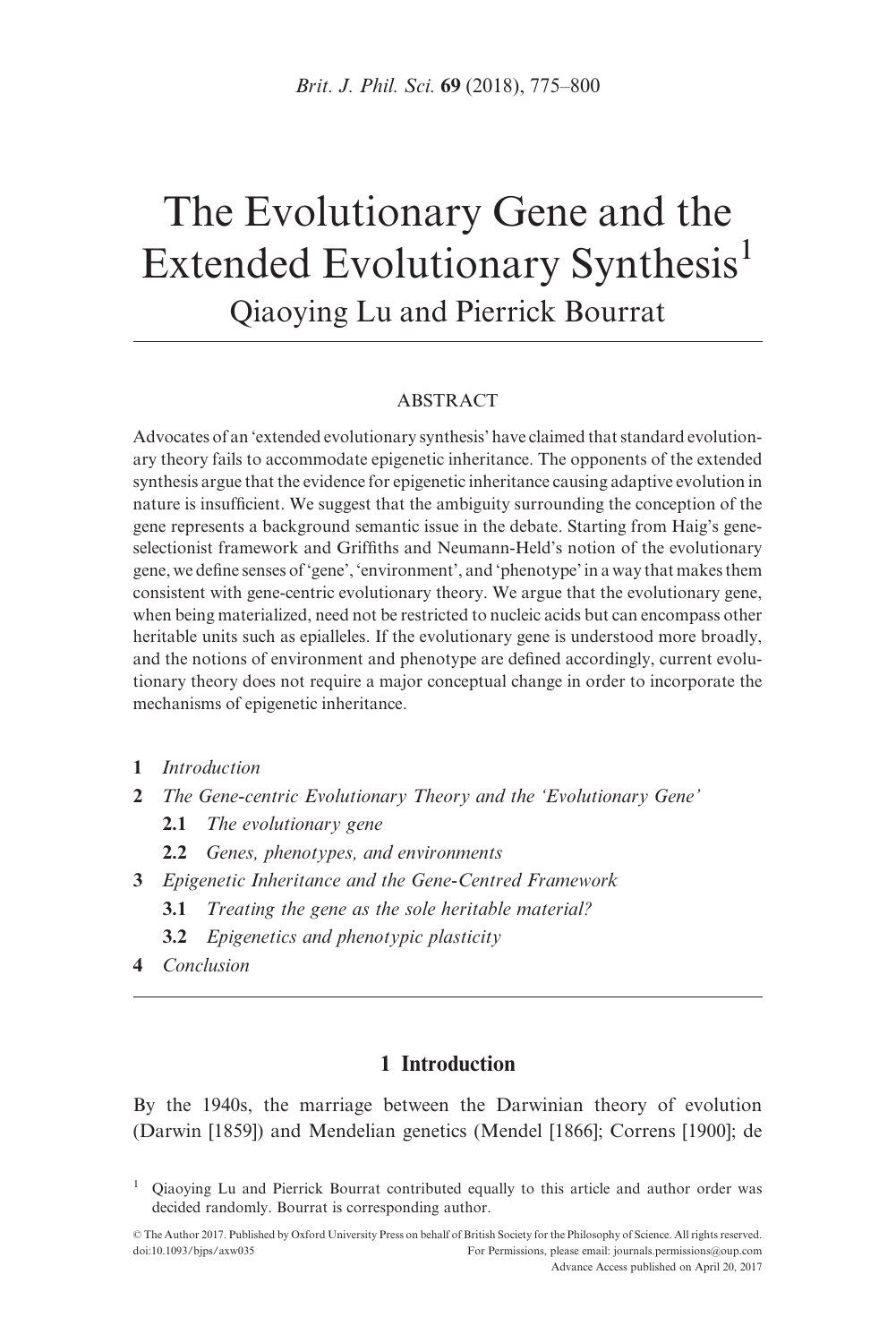[Vries \[1900\]; Tschermak \[1900\]](#page-25-0)) was integrated into a general consensus known as the Modern Synthesis (MS). This synthesis provided theoretical foundations for a quantitative understanding of evolution. It has been regarded as a paradigm for evolutionary theory over the last sixty years. The original MS has been extended in at least three regards. First, since the 1950s, classical population genetics has been generalized to quantitative genetics for continuous traits ([Falconer and Mackay \[1996\]](#page-22-0), p. 100). Although the former focuses on allele frequencies and genotypes, whereas the latter by its nature begins from the phenotype, the mathematical models of the two can be formally connected ([Wade \[2006\]](#page-25-0)). Therefore, we will regard both disciplines as formal evolutionary theory in this article. Second, formal evolutionary theory is now better suited to account for the evolution of microorganisms and plants, which used to be the glaring omission of classical population genetics ([Ayala](#page-20-0) et al. [2000]). Third, progress made in various biological sub-fields has extended evolutionary theory in many respects. The discovery of DNA structure in 1953 ([Watson and Crick \[1953\]](#page-25-0)), for instance, prompted the development of molecular genetics and stimulated the discussion of gene selectionism. Also, the integration of development and evolution resulted in the new research field of evolutionary developmental biology [\(Goodman and Coughlin](#page-22-0) [\[2000\]\)](#page-22-0). In spite of these three extensions, current evolutionary theory is still remarkably reliant on the tenets of the MS. One of these tenets, which will be the focus of this article, is that phenotypic evolution can be explained by changes in gene frequencies in a given environment. This 'gene-centric view' relies on genes being the sole heritable material, which, together with the environment, determine the phenotype.<sup>2</sup>

A recent article in Nature has questioned whether evolutionary theory needs a rethink ([Laland](#page-23-0) et al. [2014]). Some researchers in the areas of epigenetics, developmental biology, and ecology claim that there is an urgent need to rethink what they term the 'standard evolutionary theory' (SET) and call for a new extended evolutionary synthesis  $(EES)$ ,<sup>3</sup> whereas others argue that all is well with our current understanding of evolutionary theory [\(Wray](#page-25-0) et al. [\[2014\]](#page-25-0)). SET, which EES proponents believe retains the core of the MS, has the following three tenets: 'new variation arises through random genetic mutation; inheritance occurs through DNA; and natural selection is the sole cause of adaptation, the process by which organisms become well-suited to their environment' ([Laland](#page-23-0) *et al.* [2014], p. 162). It should be noted that EES advocates do not challenge Darwin's theory of natural selection, but rather the MS account that excludes non-random variation or soft inheritance ([Jablonka and Lamb \[2002\]; Jablonka \[2013\]](#page-23-0); [Laland](#page-23-0) et al. [2014], [\[2015\]\)](#page-23-0).

<sup>&</sup>lt;sup>2</sup> For more on the concept of heritability, see ([Downes \[2009\]](#page-21-0); [Bourrat \[2015\];](#page-21-0) [Lynch and Bourrat](#page-23-0) [2017]; Bourrat and Lu [forthcoming]).

 $\frac{20017}{3}$  See also ([Pigliucci and Muller \[2010\]; Noble](#page-24-0) *et al.* [2014]).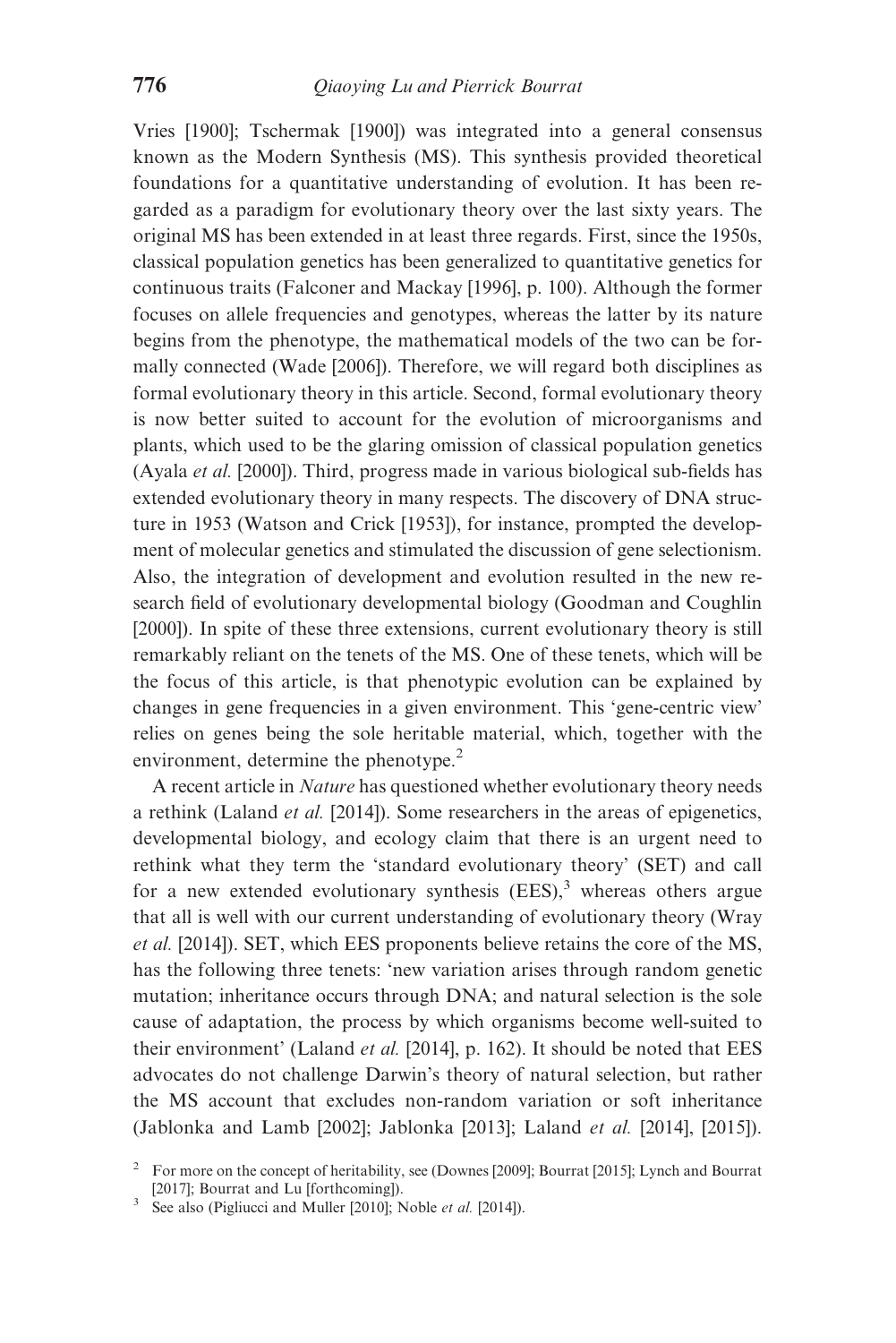To them, SET tells a too simple story with four missing pieces: developmental bias and developmental plasticity, both of which can lead to the production of non-random variation; epigenetic inheritance, the transmission of materials other than DNA; and niche construction, a process by which organisms interact with their environment to influence adaptive evolution. Some EES proponents take all four pieces into consideration and have proposed an alternative framework from an 'ecological-developmental perspective' alongside the MS ([Laland](#page-23-0) et al. [2015]). In this article, the focus will be on epigenetic inheritance in particular, although our discussion will also have implications for the non-random variation.

The term 'epigenetics' was first introduced by Waddington ([[1942\]](#page-25-0)) to refer to the study of the interactions between genes and their products during development. More recently, epigenetics has been defined as the study of heritable changes in gene expression that are not caused by changes in the DNA sequence ([Haig \[2004\]\)](#page-22-0). 'Epigenetic inheritance' refers to the transmission of epigenetic modifications (for example, DNA methylations) via cell division mitotically or meiotically across generations [\(Griffiths and Stotz \[2013\],](#page-22-0) p. 112). The heritable epigenetic modifications that affect gene expression, as used by Jablonka and Raz ([\[2009](#page-23-0)]), are called 'epialleles'. In a broader sense, epigenetic inheritance also includes the inheritance of phenotypic features through causal pathways other than the inheritance of nuclear DNA (for example, the phenomena of maternal effect and niche construction).<sup>4</sup> An epiallele, when understood broadly, refers to a transmissible difference maker that underlies epigenetic inheritance in the broad sense. In this article, we use epigenetic inheritance and epialleles in the broad sense, and term the set of epialleles that leads to the same phenotypic difference (at a given grain of description) an 'epigene'. More precise definitions of these terms are reported in [Table 1.](#page-3-0)

EES proponents claim that the existence of epigenetic inheritance posits a significant challenge to the standard gene-centric view of inheritance and evolution. But their opponents question the role that epialleles actually play in adaptive evolution. This reply, as we see it, underestimates the growing number of empirical studies which demonstrate that a wide range of epialleles do affect the production and inheritance of traits, which in turn may affect the process of evolution [\(Jablonka and Lamb \[1995\], \[2014\]; Jablonka and Raz](#page-23-0) [\[2009\]\)](#page-23-0). Researchers from population biology, evolutionary biology, and molecular biology also provide evidence challenging the central role that DNA plays in heredity and evolution; see, for example, [\(Mousseau and Fox \[1998\];](#page-24-0) [Badyaev and Uller \[2009\]](#page-21-0); [Bonduriansky \[2012\]](#page-21-0)). Although the existing

<sup>4</sup> Epigenetic inheritance in the broad sense is also termed 'exogenetic inheritance' by Griffiths and Stotz ([\[2013](#page-22-0)], p. 112) and 'extra-genetic inheritance' by Laland et al. ([\[2014](#page-23-0)]).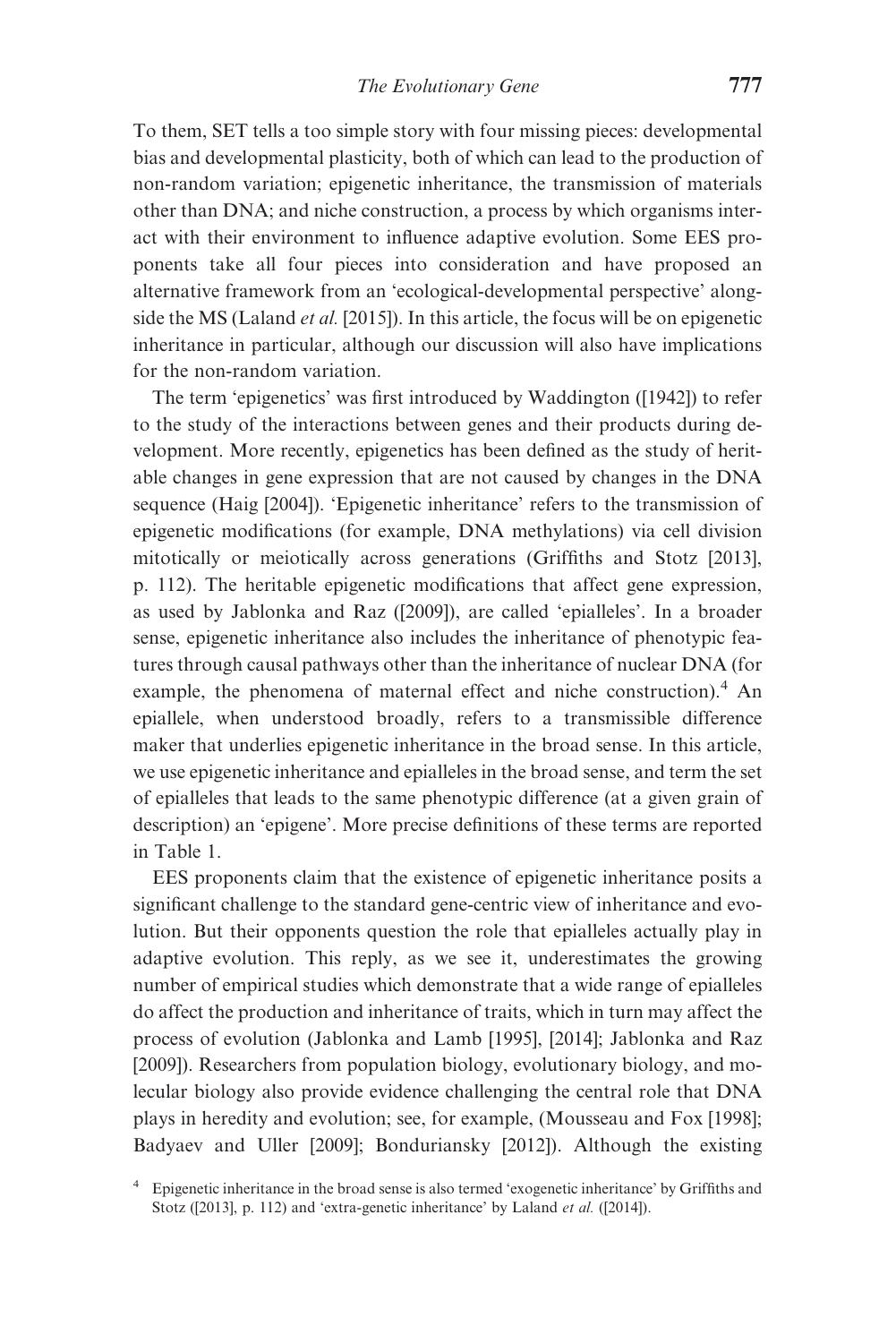| <b>Notions</b>                              | Definitions                                                                                                                                                                                                                                                                                                                                                     |
|---------------------------------------------|-----------------------------------------------------------------------------------------------------------------------------------------------------------------------------------------------------------------------------------------------------------------------------------------------------------------------------------------------------------------|
| Epigenetic<br>inheritance<br>(narrow sense) | '[] the inheritance of genome expression patterns<br>across generations (e.g. through meiosis) in the absence<br>of a continuing stimulus' (Griffiths and Stotz [2013],<br>p. 112). Also known as 'transgenerational epigenetic<br>inheritance' (Daxinger and Whitelaw [2012]).                                                                                 |
| Epigenetic<br>inheritance<br>(broad sense)  | '[] the inheritance of phenotypic features via causal<br>pathways other than the inheritance of nuclear DNA.'<br>(Griffiths and Stotz [2013], p. 112)                                                                                                                                                                                                           |
| Epigenetic<br>modification                  | 'Chemical additions to the DNA and histones that are<br>stably maintained and do not change the primary<br>DNA sequence.' (Feil and Fraga [2012])                                                                                                                                                                                                               |
| Epiallele and<br>epigene                    | An epiallele is one of a number of alternative difference<br>makers, such as alternative epigenetic modifications,<br>that cause epigenetic inheritance. The set of epialleles<br>that leads to the same phenotypic difference (at a<br>given grain of description) represents an epigene.                                                                      |
| Evolutionary<br>gene                        | A heritable atomistic change that causes a difference in<br>the phenotype (Griffiths and Neumann-Held [1999]).<br>The term 'atomistic' is used to make what Grafen<br>calls 'the phenotypic gambit', namely, to examine<br>traits as if each was controlled by a single distinct<br>allele. See also Footnote 9.                                                |
| Gene-centred<br>phenotype                   | Everything that an evolutionary gene makes a difference<br>to when compared to another evolutionary gene.                                                                                                                                                                                                                                                       |
| Gene-centred<br>environment                 | A difference maker that is not itself causally influenced<br>by an evolutionary gene, and that might causally influ-<br>ence the phenotype.                                                                                                                                                                                                                     |
| Molecular gene                              | A stretch of DNA that contains an open reading frame<br>with a promoter sequence, and functions in transcrip-<br>tion and/or translation processes to create a genetic<br>product (Griffiths and Stotz [2013], p. 73). It is a<br>stereotyped definition of the molecular gene. For more<br>discussions, see (Griffiths and Stotz [2013]) and the<br>main text. |
| Organism-<br>centred<br>phenotype           | A 'class to which that organism belongs as determined<br>by the description of the physical and behavioral char-<br>acteristics of the organism' (Lewontin [2011]). This<br>notion is equivalent to the notion of 'trait' of an or-<br>ganism or the products of development.                                                                                   |
| Organism-<br>centred<br>environment         | Anything beyond the physical boundaries of an<br>organism.                                                                                                                                                                                                                                                                                                      |

<span id="page-3-0"></span>Table 1. Definitions of key concepts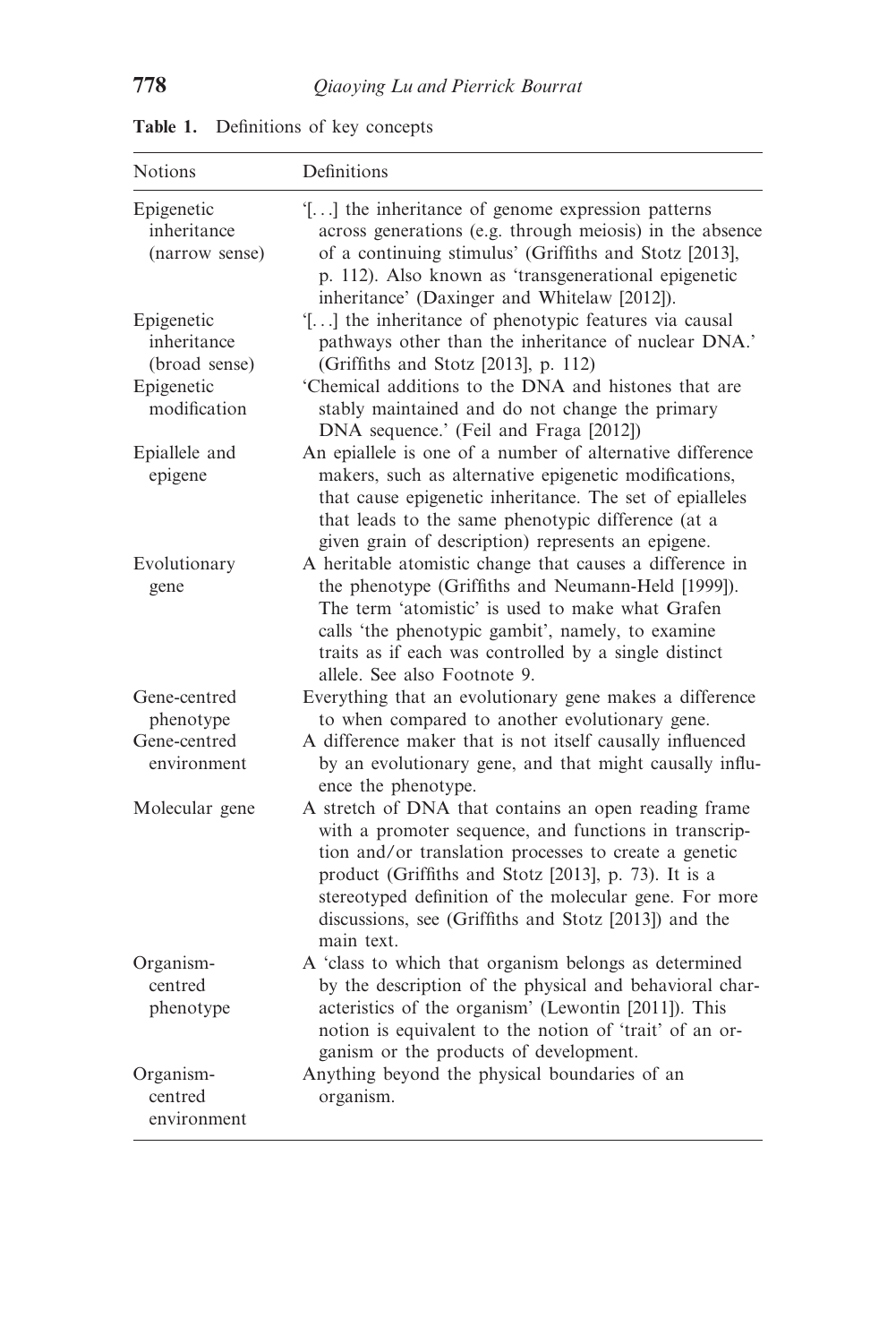evidence for a substantial role for epigenetic inheritance in the history of evolution might still be regarded as weak, as the opponents of EES argue, we believe it is strong enough to motivate a theoretical discussion of its consequences. We must assess the extent to which current evolutionary theory, with its commitment to the DNA-based genetic inheritance, needs to be revised to take into account epigenetic inheritance.

We argue that a profound conceptual change to current evolutionary theory is unnecessary because the apparent conflict is, to a large extent, terminological. Semantic confusion about the concept of the gene can be traced back to the 1970s. Dawkins ([\[1976](#page-21-0)], pp. 35–6) defines a gene as any portion of the genome that potentially lasts long enough to behave as a unit for natural selection. Stent ([[1977\]](#page-24-0)), a molecular biologist, criticized Dawkins for holding a notion of gene that 'denatures the meaningful and well-established central concept of genetics into a fuzzy and heuristically useless notion'. Dawkin's primary interest is in the role genes play in evolution, presuming only a loose association between genes and DNA. For Stent, the association between genes and DNA is much stronger: genes are functional DNA molecules. Thus, Stent criticizes Dawkins for holding onto an old concept of the gene that does not take into account all our hard-won knowledge from molecular biology. Here, Stent and Dawkins appeal to two distinct notions of 'gene', resulting in their talking past one another.

A similar semantic confusion underlies the epigenetic inheritance debate. To clear up this confusion, we propose to distinguish the notion of gene in the evolutionary sense from the notion defined in molecular biology. A molecular gene is typically understood as a stretch of DNA that contains an open reading frame with a promoter sequence, and functions in transcription and/or translation processes to create a genetic product ([Griffiths and Stotz \[2013\],](#page-22-0) p. 73). The existence of the non-coding region and alternative posttranscriptional processing raises problems for this definition [\(Fogle \[2000\]\)](#page-22-0). Faced with these problems, researchers have attempted to develop coherent concepts of the molecular gene. For example, Waters ([\[1994](#page-25-0)], p. 178) defines it as 'a linear sequence in a product at some stage of genetic expression', which also includes replicated RNA segments. Griffiths and Stotz ([[2006\]](#page-22-0)) regard DNA sequences that are identified by their functions as 'nominal molecular genes', and the collections of DNA elements that template for gene products as 'postgenomic molecular genes'. One common feature of the molecular gene recognized by most molecular biologists, such as Stent, is that it is fundamentally about DNA sequences.

It has long been recognized that the concept of the gene used in evolutionary biology, which is usually referred to as the 'Mendelian gene', is not always identical to molecular genes ([Falk \[1986\]](#page-22-0); [Griffiths and Stotz \[2006\]\)](#page-22-0).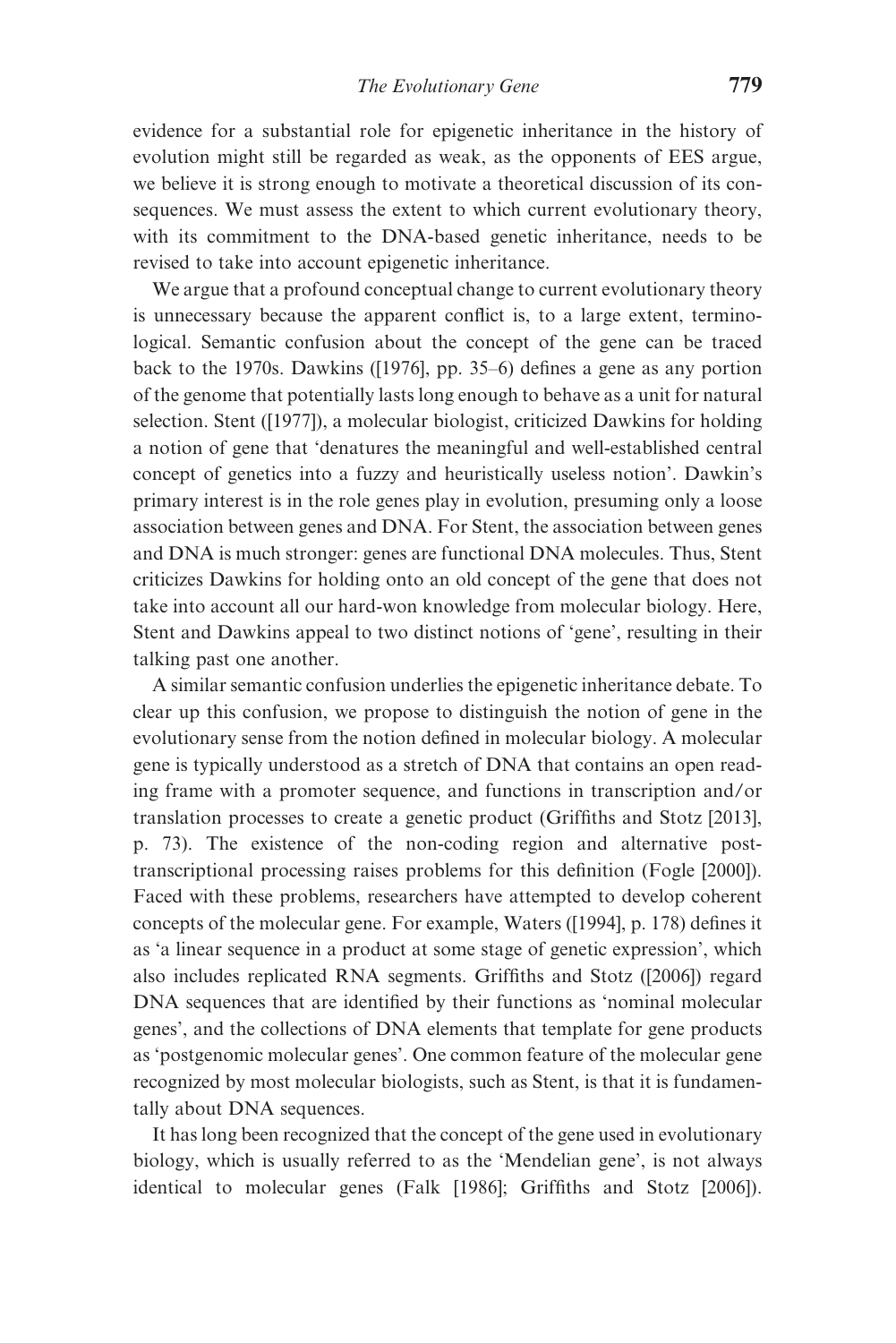This mismatch leads philosophers, such as Moss ([[2004\]](#page-24-0)), to distinguish two notions of the gene: gene-P, for 'phenotype', 'prediction', and 'preformation'; and gene-D, for 'development'. Gene-Ps are defined by their phenotypic effects and are very similar to Mendelian genes, whereas gene-Ds are defined by their capacity as templates for gene products in the molecular sense. Once this distinction is made, it becomes clear that the debate between Stent and Dawkins is semantic, with Dawkins referring to the notion of the gene in the evolutionary sense and Stent in the molecular sense. As we will show, a similar phenomenon is at play in the debate over epigenetic inheritance, and a clarification of these two notions of the gene can relieve much of the burden for current evolutionary theory in terms of accommodating the phenomena of epigenetic inheritance.

The article will be organized around two questions. First, how should the concept of the gene be understood in the evolutionary sense? Second, if the concept of the evolutionary gene is understood consistently, does epigenetic inheritance represent a conceptual alternative to 'genetic' (DNA-based) inheritance in the evolutionary sense? In Section 2, we provide an analysis of the concepts of 'gene', 'phenotype', and 'environment' as they are understood in gene-centric evolutionary theory. We claim that the notion of the gene used in formal evolutionary models is defined by its effects and does not have to be exclusively made up of DNA. We argue that the notions of 'environment' and 'phenotype', if being defined in accordance with the evolutionary gene, should be gene-centred, not organism-centred. In Section 3, we address two challenges to the MS stemming from epigenetic inheritance. The first challenge is the view that the existence of epialleles weakens the idea of treating (DNAbased) genes as the sole source of inheritance. We argue that once one realizes that the evolutionary gene can also encompass epialleles, this claim does not threaten current evolutionary theory. The second challenge stems from the inheritance of environmentally induced phenotypes via epigenetic modifications, which is claimed to provide evidence for non-random non-genetic variations, something that is ruled out by the MS. However, in demonstrating the roles that epialleles play in different circumstances, we show that when the concepts of 'gene' and 'environment' are understood properly, this objection to current evolutionary theory does not hold.

# 2 The Gene-centric Evolutionary Theory and the 'Evolutionary Gene'

Williams ([\[1966\]](#page-25-0), p. 25) claims that a gene can be 'any hereditary information for which there is a favorable or unfavorable selection bias equal to several or many times its rate of endogenous change'. Dawkins ([\[1976\]](#page-21-0), p. 136), following Williams, fully materializes the informational sense of the gene and defines it 'as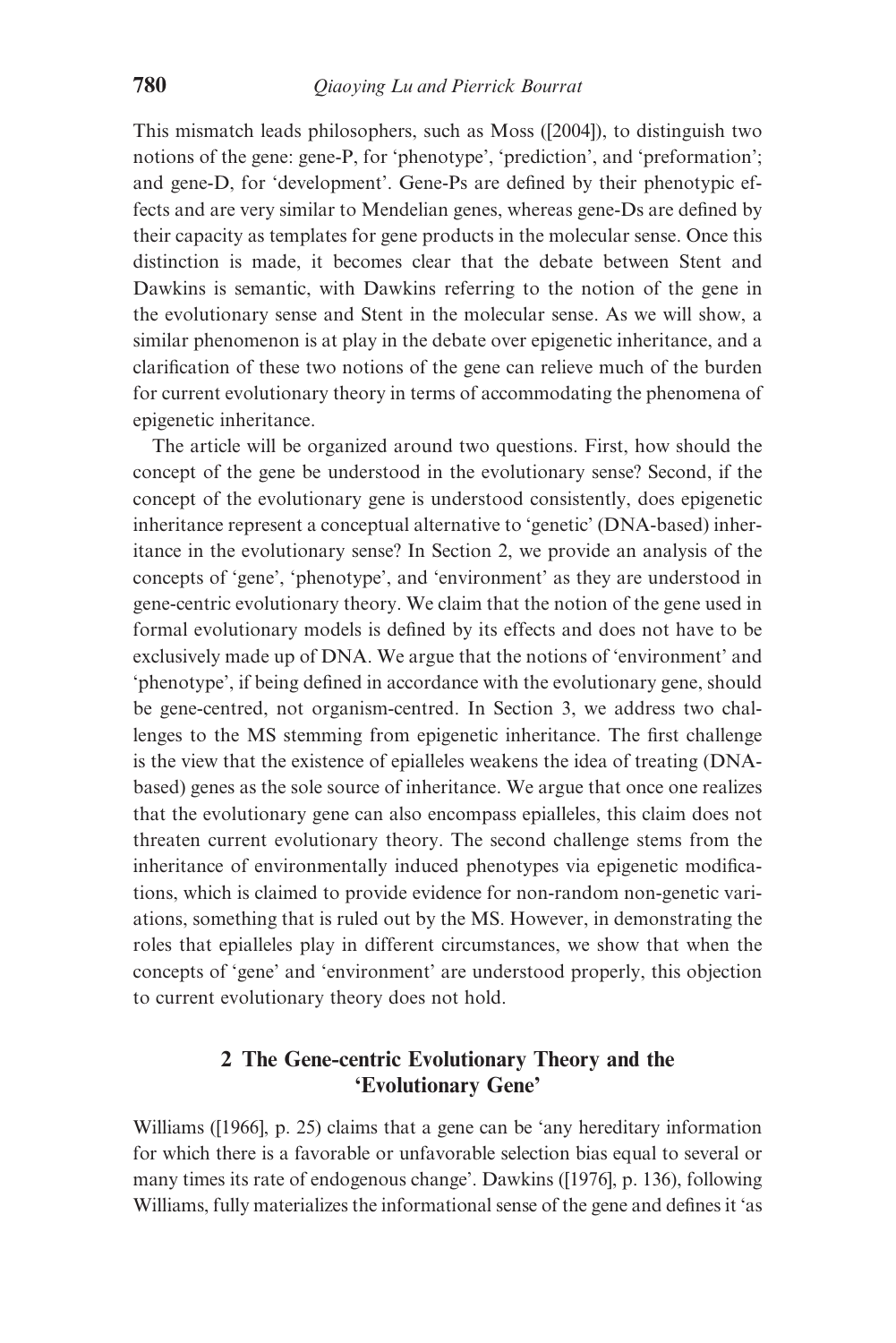a piece of chromosome which is sufficiently short for it to last, potentially, long enough for it to function as a significant unit of natural selection'. (For other authors who use the term in this sense, see [Brandon \[1990\],](#page-21-0) p. 190; [Godfrey-](#page-22-0)[Smith \[2009\]](#page-22-0), p. 5.) Evolutionary biologists sometimes use 'gene' as a synonym for 'Mendelian allele'; see, for example, [\(Endler \[1986\],](#page-21-0) p. 5; [Falconer and](#page-22-0) [Mackay \[1996\]](#page-22-0); [Mousseau and Fox \[1998\]](#page-24-0); [Rice \[2004](#page-24-0)], p. 85). In other circumstances, they explicitly refer to genes as pieces of DNA. For example, Bonduriansky ([\[2012](#page-21-0)], p. 330) defines non-genetic inheritance as 'inheritance mediated by the transmission to offspring of elements of the parental phenotype or environment [...] but excluding DNA sequences', which implies that DNA sequences are regarded as genes. With perhaps the exception of Williams's account, these verbal formulations either explicitly or implicitly assume that a gene is physically made of DNA. This additional condition, as we will argue, is unnecessary for a sound concept of the evolutionary gene.

The environment is another factor that influences the phenotype, and is also defined in different ways by different authors. Williams ([\[1966](#page-25-0)], p. 58) distinguishes three levels of external environment: the genetic, the somatic, and the ecological. These refer to environments composed of the population gene pool, the interaction of genes and other factors within the cell during gene expression, and the ecological world, respectively. For Dawkins ([[1976\]](#page-21-0), p. 37), the environment refers to the whole of Williams's three levels of external environment. Sterelny and Kitcher ([[1988\]](#page-25-0), p. 354) argue that a consistent account of 'environment' for gene selectionism should incorporate other corresponding alleles at the same locus, as well as other (DNA-based) genes in what they call the 'total allelic environment'. Similarly, Haig ([[2012\]](#page-22-0), p. 461), while defending gene selectionism, defines the environment as 'all parts of the world that are shared by the alternatives being compared'. For Falconer and Mackay ([\[1996](#page-22-0)], p. 108), the environment is 'all the non-genetic circumstances that influence the phenotypic value'. In other accounts it is not always clear whether the environment refers to the environment of a given allele, a complex of genes, or an organism; see, for example, [\(Mousseau and](#page-24-0) [Fox \[1998\]](#page-24-0), p. v; [Rice \[2004](#page-24-0)], p. 243). Molecular biologists usually separate the environment from the physical boundaries of the organism. For instance, common phrases are 'between an organism and its environment' ([Jablonka](#page-23-0) [\[2012\],](#page-23-0) p. 1) and 'an organism to survive in an environment' ([Lamm and](#page-23-0) [Jablonka \[2008\],](#page-23-0) p. 308).

Surveying the above literature raises the question of whether the various views of the gene and the environment are compatible with each other, and whether they hinder mutual understanding between scholars from different fields. In what follows, we first distinguish the conception of the evolutionary gene from that of the (DNA-based) molecular gene. Based on this, in Section 2.2, we then define the phenotype and the environment.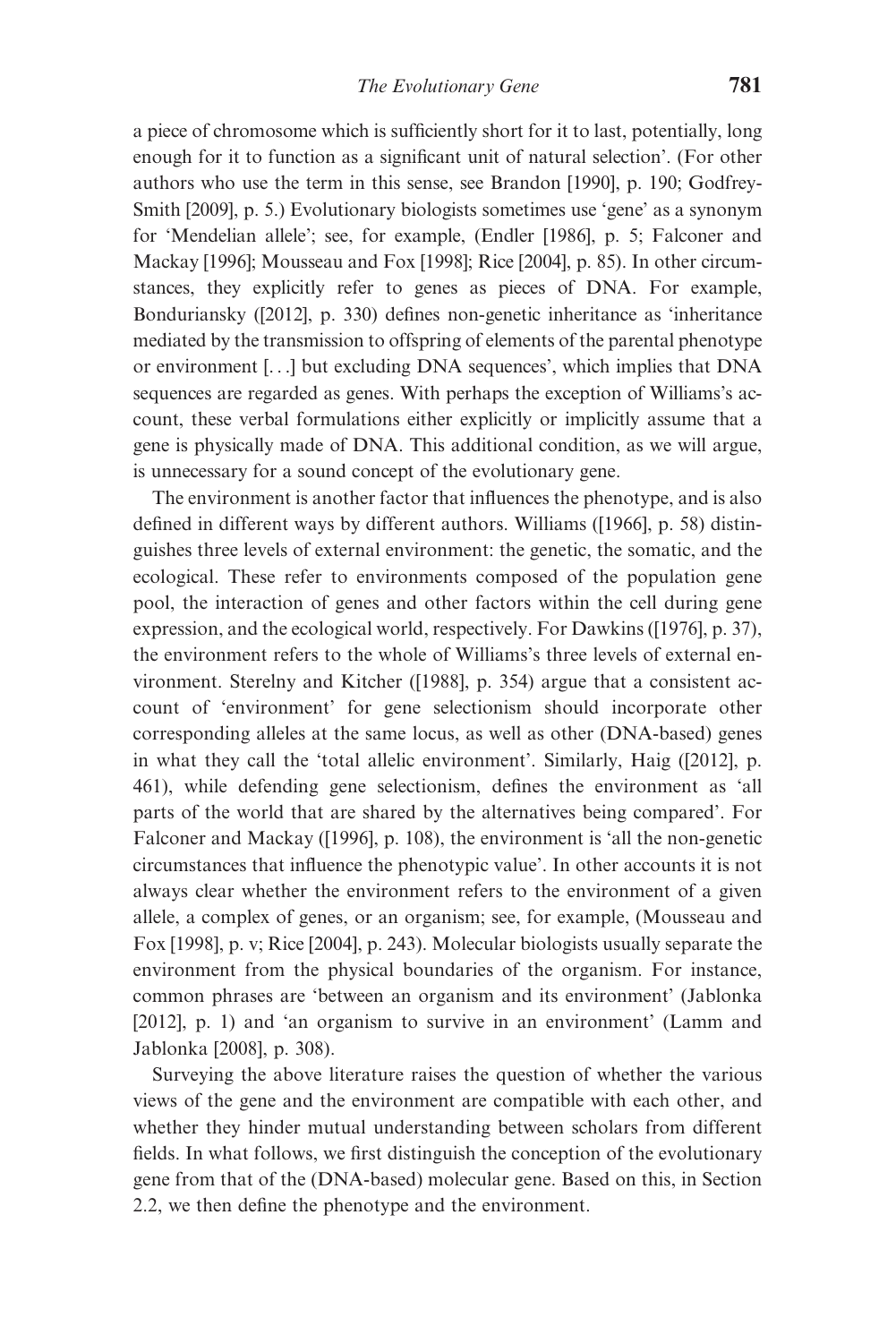## 2.1 The evolutionary gene

The challenge stemming from epigenetic inheritance is mainly one for the gene-centric view of the MS. The verbal account of the MS is generalized from formal evolutionary theory, in which researchers use mathematical tools to describe how the gene frequencies, under the influence of various factors including natural selection, change over time.<sup>5</sup> Thus, the best way to determine the concept of the gene to which the MS is committed is to examine the role that this gene plays in the formalism. In quantitative genetics, a continuous trait (for example, height) is seen as caused both by many genes and by the environment.<sup> $6$ </sup> (Note that in classical population genetics, the environment is not supposed to play a role in character variation). The variation of these genes is quantified as the variance due to heritable difference makers, each of which is supposed to make an equal and additive contribution to the phenotype studied. These genes are defined solely by their effects on the phenotype and thus represent hypothetical or theoretical entities that can have different physical realizations.

When the structure of DNA was established in 1953, biologists claimed to have found the exact physical basis for the theoretical difference makers of formal evolutionary models. With the capacity to faithfully replicate itself, DNA seemed to be a perfect candidate to fit the role of the hypothetical gene: it obeyed Mendelian laws and also explained biological phenomena such as mutation and protein production ([Schaffner \[1969\]\)](#page-24-0). In other words, while the terms 'gene' and 'genotype' have been proposed by Johannsen ([[2014\]](#page-23-0), pp. 990–1) to refer to the Mendelian 'unit-factors' in the gametes and to distinguish them from the phenotype, biologists could finally locate the genes precisely in DNA molecules. Biologists have since referred to genes as DNA sequences, and this has resulted in the common assumption that genes must be made up of DNA. But this step was taken too hastily. If there exists physical material, other than DNA pieces, that can affect the phenotype and be transmitted across generations, then there would be nothing to prevent this material from being included in the concept of gene in the evolutionary sense.

Two quotes from biologists before and after the unravelling of DNA structure reflect the theoretical role the gene plays in evolutionary biology. Morgan ([\[1935](#page-24-0)], p. 315), the father of classical genetics, noted in 1935 that 'there is not

 $\frac{5}{10}$ . The analysis of variance used by quantitative genetics and its explanatory power have long been questioned ([Lewontin \[2006\]\)](#page-23-0). We recognize that this method does have limitations in explaining underlying causal mechanisms and thus is probably better understood as a complementary or more abstract explanatory approach than an approach aiming at the elucidation of mechanisms ([Tabery \[2014\]\)](#page-25-0). In this article, we rely on the fact that formal evolutionary models have been

 $6$  We use Woodward's ([\[2003](#page-25-0)]) manipulation account of causation throughout the article. See also ([Waters \[2007\]\)](#page-25-0) for an account of causation in formal evolutionary theory based on Woodward's account.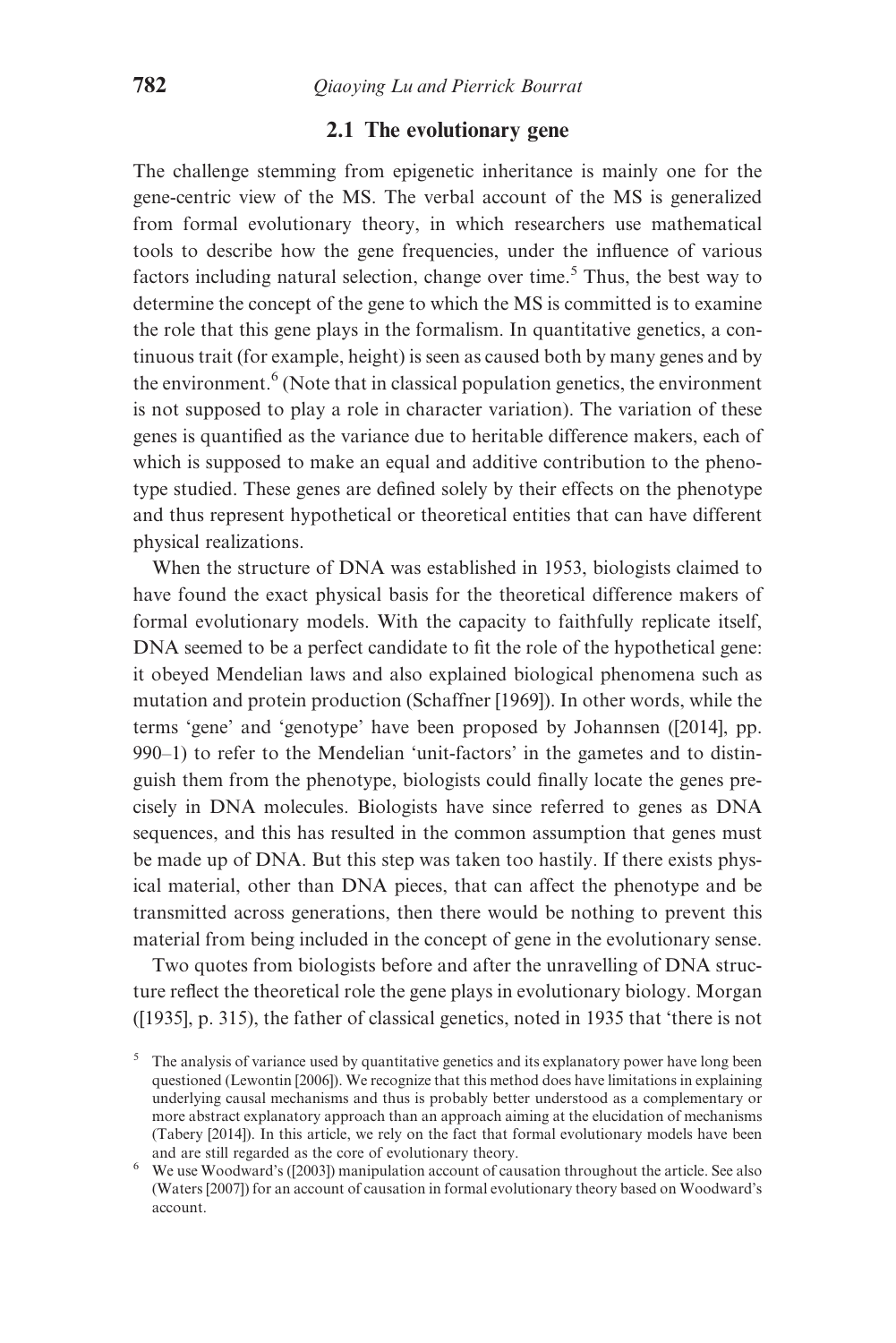consensus of opinion amongst geneticists as to what genes are—whether they are real or purely fictitious—because at the level at which genetic experiments lie, it does not make the slightest difference whether the gene is a hypothetical unit, or whether the gene is a material particle'. Fifty years later, Grafen ([\[1988](#page-22-0)], p. 526) claimed that 'not quite all chromosomal DNA is germ plasm, and not quite all germ plasm is DNA'. For Grafen ([[1988\]](#page-22-0), p. 525), the germ plasm is 'the repository of inherited and potentially immortal information' or another term for 'gene' in an evolutionary context.<sup>7</sup> This shows that even after discovering DNA, the heritable unit is not always considered as being made of DNA. This indirectly suggests that the gene still plays a theoretical role in evolutionary biology.

To define the evolutionary gene, we begin with Haig's recent defence of gene selectionism. Gene selectionism represents a strong version of the gene-centric view of formal evolutionary theory [\(Hull \[2010\],](#page-22-0) p. 422; [Laland \[2004\]](#page-23-0)). Haig ([\[2012](#page-22-0)], p. 469) develops the notion of the 'strategic gene', in accordance with the common characterization of evolution as 'changes in gene frequency and phenotypic effects of these changes'. For him, a gene refers to a determinant of difference in the phenotype that corresponds to a set of gene tokens, mainly DNA pieces. The crucial point we retain from Haig's account is that a gene in an evolutionary context is a difference maker. Haig ([\[2012](#page-22-0)], p. 470) regards a gene as 'a strategist in an evolutionary game played with other strategic genes', hence his use of the term 'strategic'. As our focus here is the concept of the gene, rather than gene selectionism, we will not discuss the agential metaphor here. Haig ([[2012\]](#page-22-0), p. 478) tends to conceive of the gene as a DNA sequence (rather than other heritable difference makers) because DNA has the ability to self-replicate without compromising autocatalysis, while simultaneously preserving the potential for open-ended adaptive change. It is certainly crucial for us to acknowledge the remarkable features of DNA replicators. However, this should not prevent us from searching for other materialized heritable difference makers (for example, epialleles) and their effects in evolution. Even Dawkins ([[2004\]](#page-23-0), p. 378), the most DNA-centric of figures, concedes that 'replicators do not have to be made of DNA in order for the logic of Darwinism to work'. Thus we claim that other transmissible factors that give rise to the same effects as DNA-based alleles should also be explicitly considered as instances of evolutionary genes.

This latter point can be illustrated by some studies showing that RNA is able to ferry information for multiple generations [\(Costa \[2008\]](#page-21-0); [Rechavi](#page-24-0) et al. [\[2011\]](#page-24-0)). For example, when experimenting on a strain of heterozygote mice with a mutant allele of the KIT gene that produces a white tail tip, researchers

<sup>7</sup> The term 'germ plasm' was introduced by Weismann ([[1893\]](#page-25-0)) to denote the determinants that are responsible for the continuity of the germ cell linage in animals.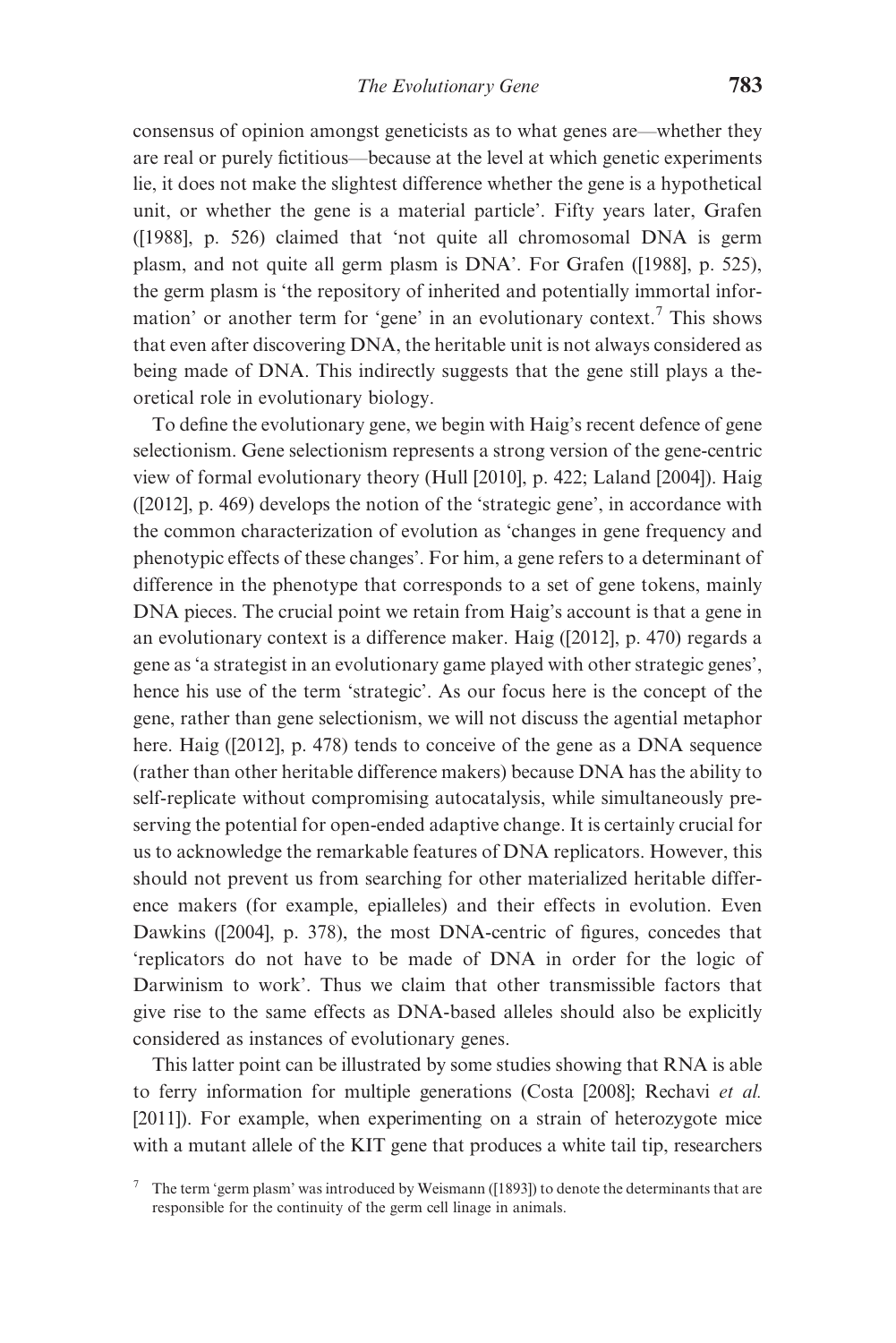found that most of their offspring that inherited two wild-type alleles still had a white tail tip ([Rassoulzadegan](#page-24-0) et al. [2006]). This pattern is transmitted for about five generations. Further research demonstrated that the inheritance pattern is caused by the RNA molecules manufactured by the mutant KIT gene in the male parent being delivered via the sperm to the offspring ([Rassoulzadegan](#page-24-0) et al. [\[2006\]](#page-24-0)). This means that RNA, like DNA, might also be trans-generationally transmitted and thus influence trait production, which echoes both Morgan's and Grafen's claims, quoted earlier. The existence of RNA alleles (an instance of epialleles) that play the same role as DNA alleles gives us a good reason to extend Haig's notion of gene to include both DNA and RNA pieces, that is, to extend this concept of 'gene' to any kind of inheritable nucleic acid difference makers that produce a difference in the phenotype.

Once this step is taken, it becomes natural to include other epialleles (for example, the patterns of DNA methylation) in the concept of 'evolutionary gene'. The increasing evidence of epigenetic marks functioning as heritable difference makers undermines any requirement that the gene meet specific material conditions. Hence we suggest a stripped-down notion of the gene that includes only the minimal requirements for it to play the role in formal evolutionary models. Griffiths and Neumann-Held's ([\[1999\]](#page-24-0)) conception of the evolutionary gene fits well with our aim. They define the evolutionary gene as a heritable, atomistic unit that causes a difference in the phenotype.8 This definition corresponds to the manner in which the formal evolutionary theory treats genes as one of the determinants of trait variance, and also treats genes as the source of inheritance. According to this definition, any physical structure that causes a heritable variation is what we call a 'materialized evolutionary gene'.

The evolutionary gene is not exactly the same as the Mendelian gene. The fact that the terms 'Mendelian alleles' and 'Mendelian genes' are often used in the literature reflects the legacy of Mendelian genetics on classical population genetics [\(Depew and Weber \[1995\]\)](#page-21-0). Mendelian genes are defined 'through their effects on phenotypes rather than by appeal to their intrinsic physical structures' [\(Sterelny and Griffiths \[1999\]](#page-24-0), p. 114), and they are used in genetics as 'a hypothetical material entity' that has effects on the phenotype [\(Griffiths](#page-22-0) [and Stotz \[2013\]](#page-22-0), Chapter 2). Given that the term 'Mendelian gene' has come to refer to a general notion of the gene as a heritable difference maker in current usage, it captures much of the meaning of the gene in the evolutionary sense. However, the term 'Mendelian' may give the impression that Mendelian

<sup>8</sup> We use the term 'atomistic' following Griffiths and Neumann-Held, who themselves follow Gould and Lewontin's ([[1979\]](#page-22-0), p. 585) characterization of the adaptationist programme, which sees organisms as being 'atomized into "traits"'. Underlying this view is what Grafen ([[1991\]](#page-22-0), p. 6) calls the 'phenotypic gambit'. Making the phenotypic gambit is to examine traits as if each was controlled by a single distinct allele. Contra Gould and Lewontin, by proposing that an evolutionary gene is atomistic, we follow Grafen's pragmatism, namely, that the gambit makes genuine phenotypic explanations possible.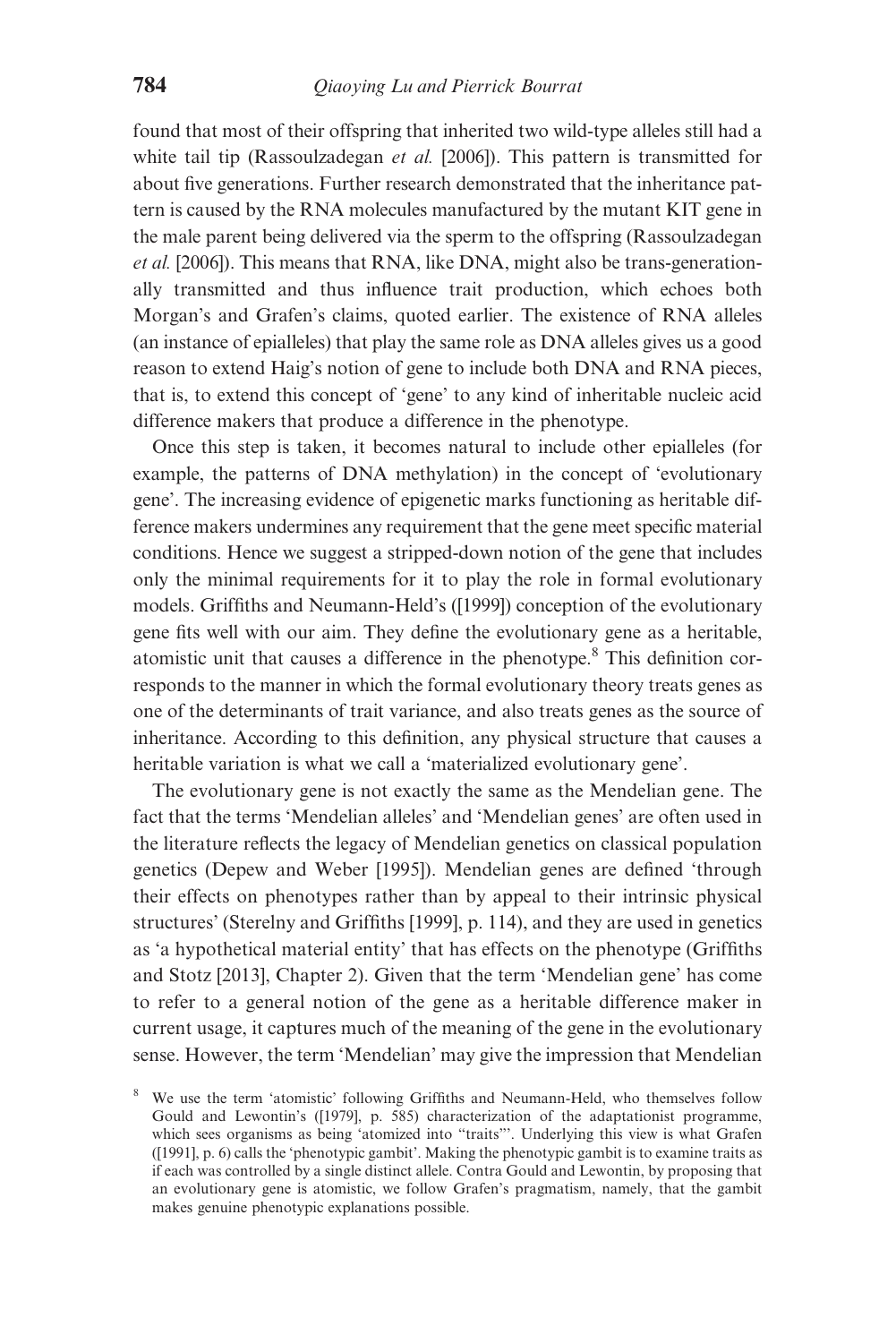genes should obey Mendel's original two laws, which apply only to diploid sexual organisms in the absence of segregation distortion. To avoid this possible confusion, we prefer the more neutral 'evolutionary gene', as used by Griffiths and Neumann-Held ([[1999\]](#page-22-0)).

## 2.2 Genes, phenotypes, and environments

As we showed at the beginning of Section 2, theorists also use the notion of 'environment' in different ways. In what follows, we define the notions of 'phenotype' and 'environment' in accordance with the concept of evolutionary gene we just provided.

The phenotypes have originally been characterized as 'all "types" of organisms, distinguishable by direct inspection or only by finer methods of measuring or description' ([Johannsen \[2014\],](#page-23-0) p. 991). The phenotype is now typically understood as a 'class to which that organism belongs as determined by the description of the physical and behavioral characteristics of the organism' ([Lewontin \[2011\]\)](#page-23-0). In this organism-centred sense, the phenotype is considered descriptively regardless of its causes.

Haig ([[2012](#page-22-0)], p. 461), building his notion of phenotype from the notion of gene, defines a phenotype as 'a gene's effects relative to some alternative', which is not organism-centred, but is coupled to the notion of gene. Two things should be noted. First, as we have mentioned several times, the evolutionary gene is defined by its heritable effects on the phenotype. Hence, to define the phenotype as 'a gene's effects' corresponds well to the concept of evolutionary gene. Second, the requirement of the existence of some alternative seems to mean that if there is no alternative, then there is no phenotype. This is not as problematic as it may first seem to be for three reasons. First, in Johannsen's original definition, phenotypes refer to distinguishable 'types' of organisms, which implicitly assumes a comparison is being made. Second, evolution, as it is classically understood, only occurs when the target population satisfies the condition of variation [\(Lewontin \[1970\]\)](#page-23-0). Even in the limit cases where there is no variation in the population at a particular time—because for instance, one variant invaded the population—heritable variations are regularly produced. Finally, under the manipulationist account, causation can only be established when at least two alternatives are compared. Thus, we regard the existence of alternative phenotypes in an evolutionary context as a reasonable assumption.

Inspired by Haig's definition, we define the phenotype of an evolutionary gene as everything that the gene makes a difference to when compared to another gene. Prima facie this definition seems to weaken the physical distinction between genotype and phenotype, especially in the case of prions. We will address this issue in Section 3.2. Our definition implies two things. First, a phenotype may refer to any part of an organism that is not the gene itself. Second, there is no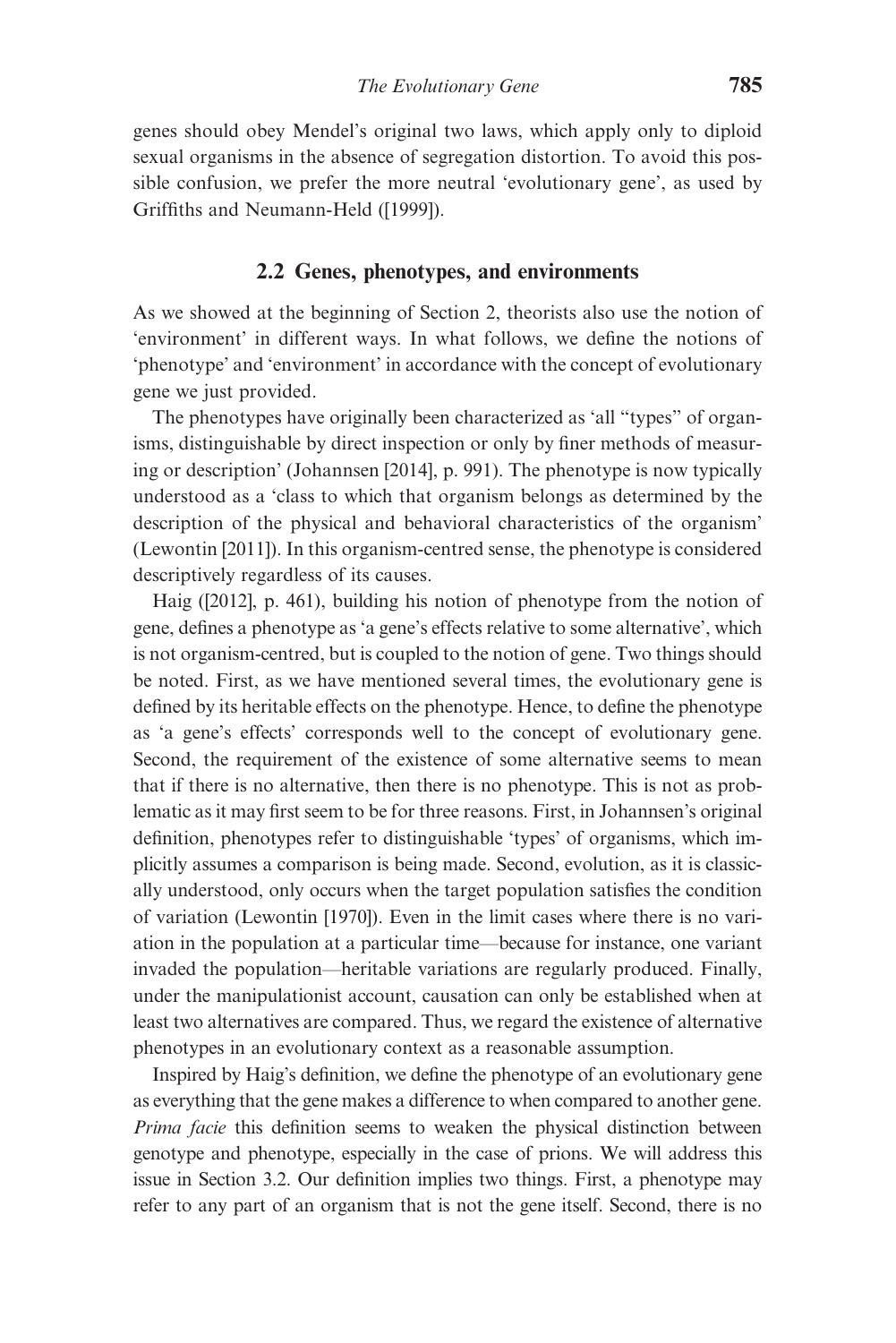restriction on whether parts of the phenotype can extend beyond the physical boundaries of the organism.<sup>9</sup> An example, proposed by Dawkins ([[1982\]](#page-21-0), p. 200), is a beaver's dam: The fact that beavers build dams is supposed to be an effect of beaver genes, making the dam (which is external to the physical boundaries of a beaver) part of the phenotype of these genes, rather than part of the environment (that is, the gene-centred environment, which we will define below). A toy example of an extended phenotype is habitat choice. Consider an organism 'choosing' to live under the sun or under the rain depending on (evolutionary) genetic factors. Suppose also that both habitats, 'rainy' and 'sunny', have an influence on an organism's height. According to the extended phenotype account, the rainy and sunny habitats are not environmental variations; rather, they are part of the organism's phenotype. Environmental variations are only those things left when we have excluded anything that might explain why the organism lives in one habitat or another.<sup>10</sup> These and similar examples will be problematic cases if by 'environment' one understands any variable beyond the physical boundaries of the organisms studied.

The environment, to be defined consistently with the evolutionary gene and the gene-centred notion of phenotype, should be understood as the set of variables that are not causally influenced by evolutionary genes, but that might causally influence a target trait.<sup>11</sup> Physically speaking, the gene-centred environment of a given evolutionary allele can include other allele(s) at the same locus, other parts and mechanisms of the organism and the extraorganismic world. This position is very similar to that of Sterelny and Kitcher ([\[1988](#page-25-0)], p. 354), who claim that 'the specification of the total environment' of an allele 'should be understood relative to the total allelic environment'. The difference is that they regard an allele as consisting solely of DNA pieces. Following our framework, one can see that, on the one hand, it is possible for part of the phenotype to be extended beyond the organism. On the other hand, it is also possible for some molecules or mechanisms inside the organism that are not causally influenced by evolutionary genes—that is, that are insensitive to genetic variations—to count as part of the gene-centred environment.

Organisms 'have, for centuries, served as the paradigmatic individuals inhabiting the natural world' ([Bouchard and Huneman \[2013\]](#page-21-0), p. 1). For molecular biologists and those whose primary concern is development, the notion of 'environment' usually refers to the part of the world external to the organism ([Jablonka and Lamb \[1995\], \[2014\]](#page-23-0)). They are concerned with

<sup>&</sup>lt;sup>9</sup> For a version of this argument in the context of heritability, see [\(Lynch and Bourrat \[2017\]\)](#page-23-0).<br><sup>10</sup> For a similar distinction when discussing niche construction, see [\(Pocheville \[2010\]](#page-24-0), Chapter 2).<br><sup>11</sup> The causal inf

one another. The contribution of gene–environment interactions and any correlations should also be taken into account for trait variance in the population. For details, see ([Falconer and](#page-22-0) [Mackay \[1996\]](#page-22-0), pp. 131–3).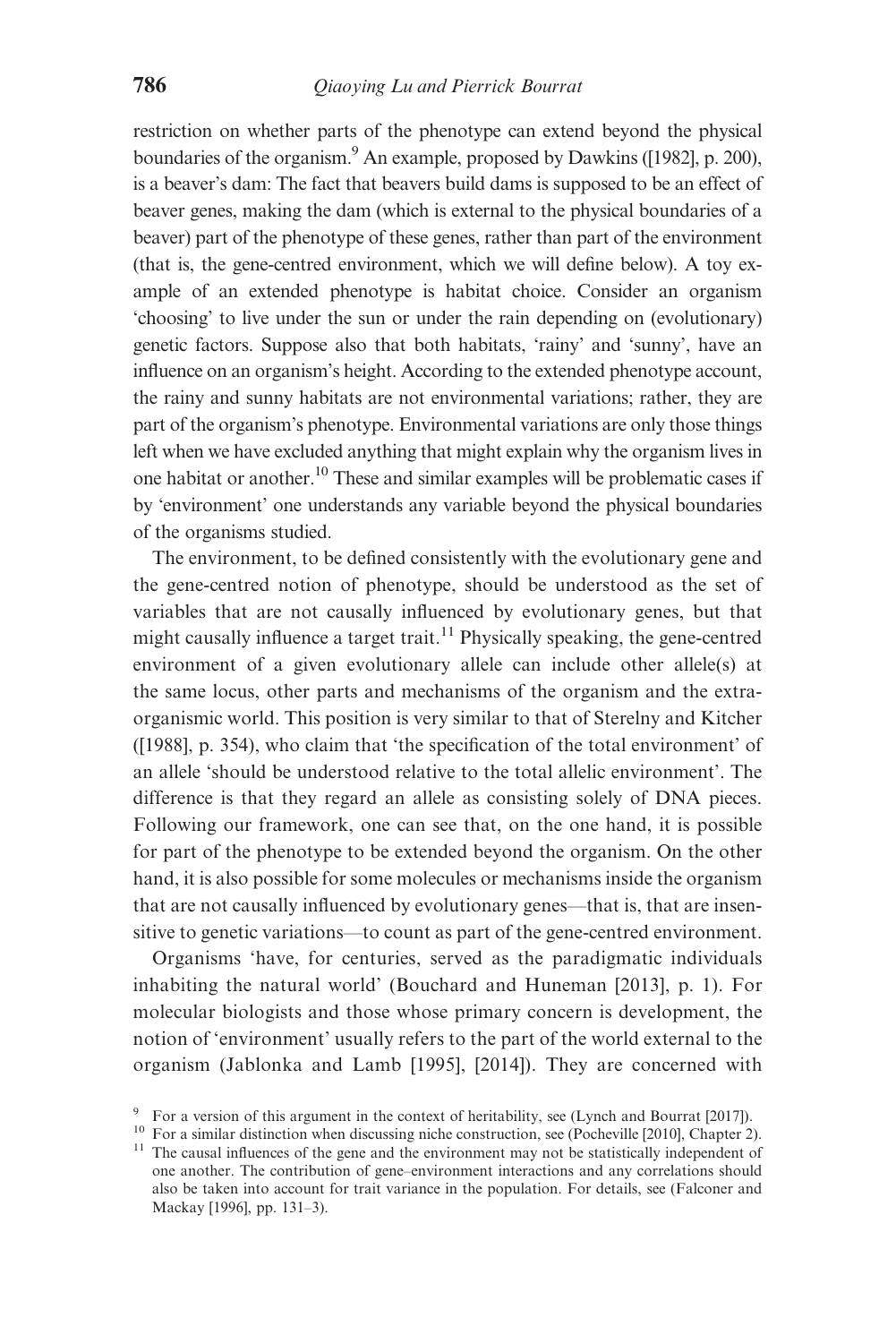external factors that affect an organism's development and render the external environment crucial to individual development. But this understanding of 'environment' represents a notion that is quite different from that of the evolutionary gene-centred account: the latter can also include parts of the organism. Making this distinction, as we will argue, might be a first step in encouraging gene-centric evolutionary biologists to think more about the role of developmental factors in evolution.

To summarize so far, we proposed that the conception of gene in formal evolutionary models, from which was derived the gene-centric view, differs from the notion in molecular biology. The conceptions of environment and phenotype from a gene-centric evolutionary perspective also differ from the organism-centred notions used by developmentally minded biologists. The definitions for each concept can be seen in [Table 1](#page-3-0). [Figure 1](#page-13-0) is an illustration of the two frameworks: the evolutionary framework centred on the gene, and the developmental framework centred on organisms. From a formal evolutionary point of view, the gene can encompass not only DNA pieces, but also epialleles that give rise to the same effects. The gene-centred phenotype, that is the effect(s) an evolutionary gene is responsible for, can partially correspond to the organism-centred environment, and the gene-centred environment can correspond to some part of an organism. Since an imperfect overlap exists between corresponding concepts—'gene' with 'organism', and 'gene-centred environment' with 'organism-centred environment'—this can potentially lead to confusions between the different approaches. Thus, these two ways of partitioning the world should not be mixed.

# 3 Epigenetic Inheritance and the Gene-centred Framework

With the conceptions of gene, environment, and phenotype for gene-centric evolutionary theory in place, we now assess the question of whether evolutionary theory requires a major conceptual change to accommodate epigenetic inheritance. There exists a spectrum, from conservative to more radical views, on this issue. Some think that epigenetic inheritance may have the potential to play an important role in evolutionary processes, but that it is not a contradiction of the classic view on genetic inheritance, only an augmentation ([Haig \[2007\];](#page-22-0) [Pigliucci \[2009\]](#page-24-0)). Others claim that the incorporation of new data and ideas about hereditary variation requires a version of Darwinism that is very different from the gene-centric view ([Jablonka and Lamb \[2007\]](#page-23-0); [Laland](#page-23-0) et al. [2014], [\[2015\]](#page-23-0)). Our position is two-fold. On the one hand, we argue for an extended understanding of the gene in evolutionary theory, rather than the restricted DNA-based account as adopted by most authors. This extension, as we have shown in Section 2.1, corresponds well to formal evolutionary theory and thus also to the gene-centric tenet of the MS. On the other hand, as we will argue in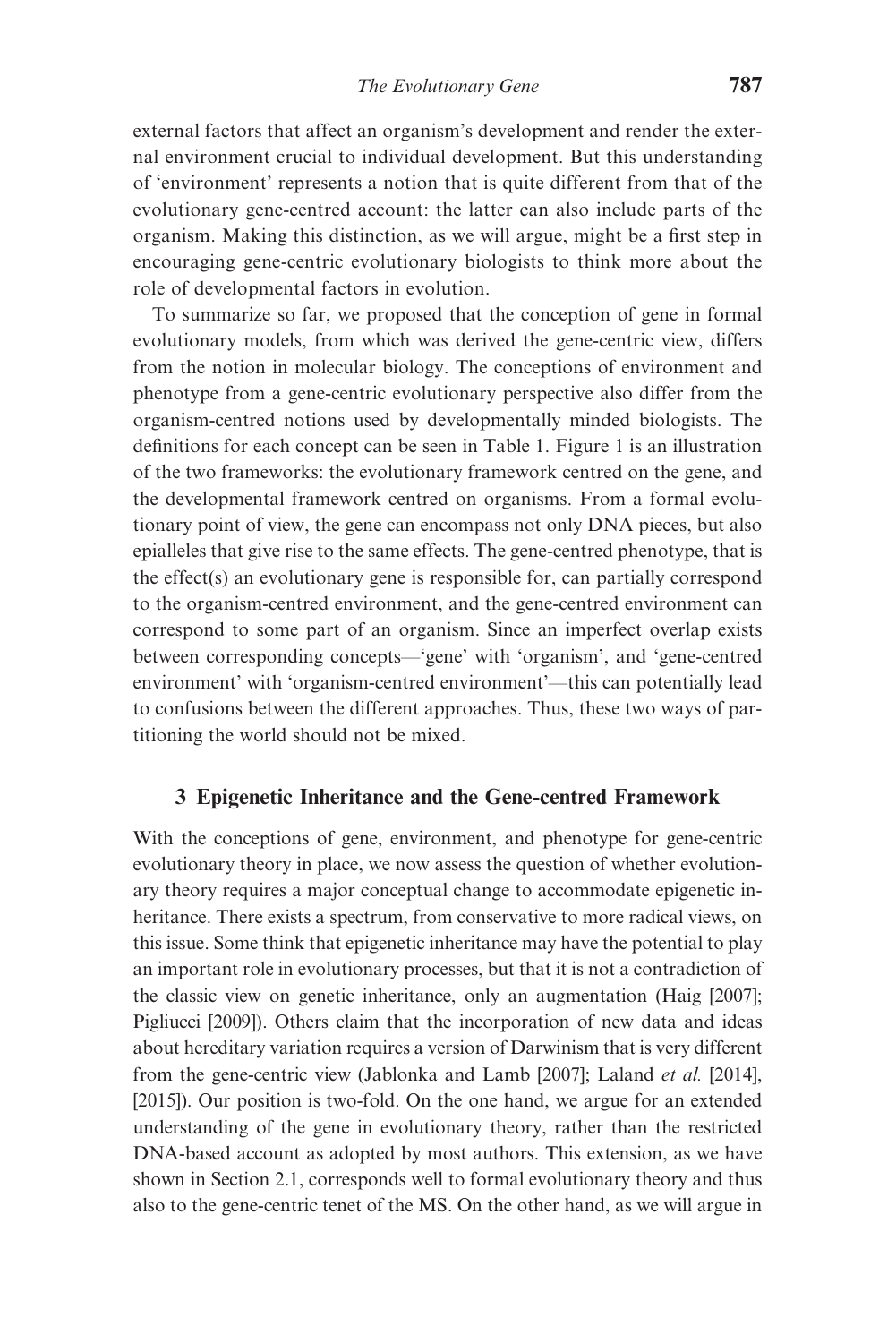<span id="page-13-0"></span>

Figure 1. Gene-centred framework for the concepts of 'gene', 'environment', and 'phenotype' (dark grey) contrasted with the organism-centred framework (light grey). The organism-centred framework partitions the biological world into the organism and its environment. The gene-centred framework consists of the 'evolutionary gene and its phenotypic effects' and the 'gene-centred environment'. The evolutionary gene is within the organism, and encompasses all the inheritable materials that make a difference to the target phenotype, compared to alternative phenotypes. According to certain grains of description, the gene-centred phenotype can be understood as molecules or mechanisms within the organism, traits of the organism, or properties that extend beyond the organism. The gene-centred environment includes factors in the rest of the biological world that causally influence the phenotype, and can include parts of the organism and parts of the organism-centred environment.

the following section, given our framework, evolutionary theory can accommodate mechanisms of epigenetic inheritance without a profound conceptual change. Our position is very close to Helantera and Uller's ([\[2010\]](#page-22-0)) suggestion that different inheritance systems may share conceptually similar features, but may differ in their ability to couple inheritance and selection. Two major challenges to the MS brought up by epigenetic inheritance will be considered.

# 3.1 Treating the gene as the sole heritable material?

The first challenge concerns the sorts of entities that can be inherited and affect evolution. Jablonka and Raz ([\[2009](#page-23-0)]) claim that defining evolutionary processes as changes in the gene frequencies of populations is 'too narrow because it does not incorporate all sources of heritable variations'. By other 'sources of heritable variations', they mean variations that are caused by heritable epigenetic modifications. A classical example of epigenetic inheritance comes from a study on the agouti gene in mice [\(Morgan](#page-24-0) et al. [1999]). In this study, mice with the same genotype display a range of fur colours, which are the result of different DNA methylation levels on the promoter of the dominant agouti gene. The patterns of DNA methylation can be inherited through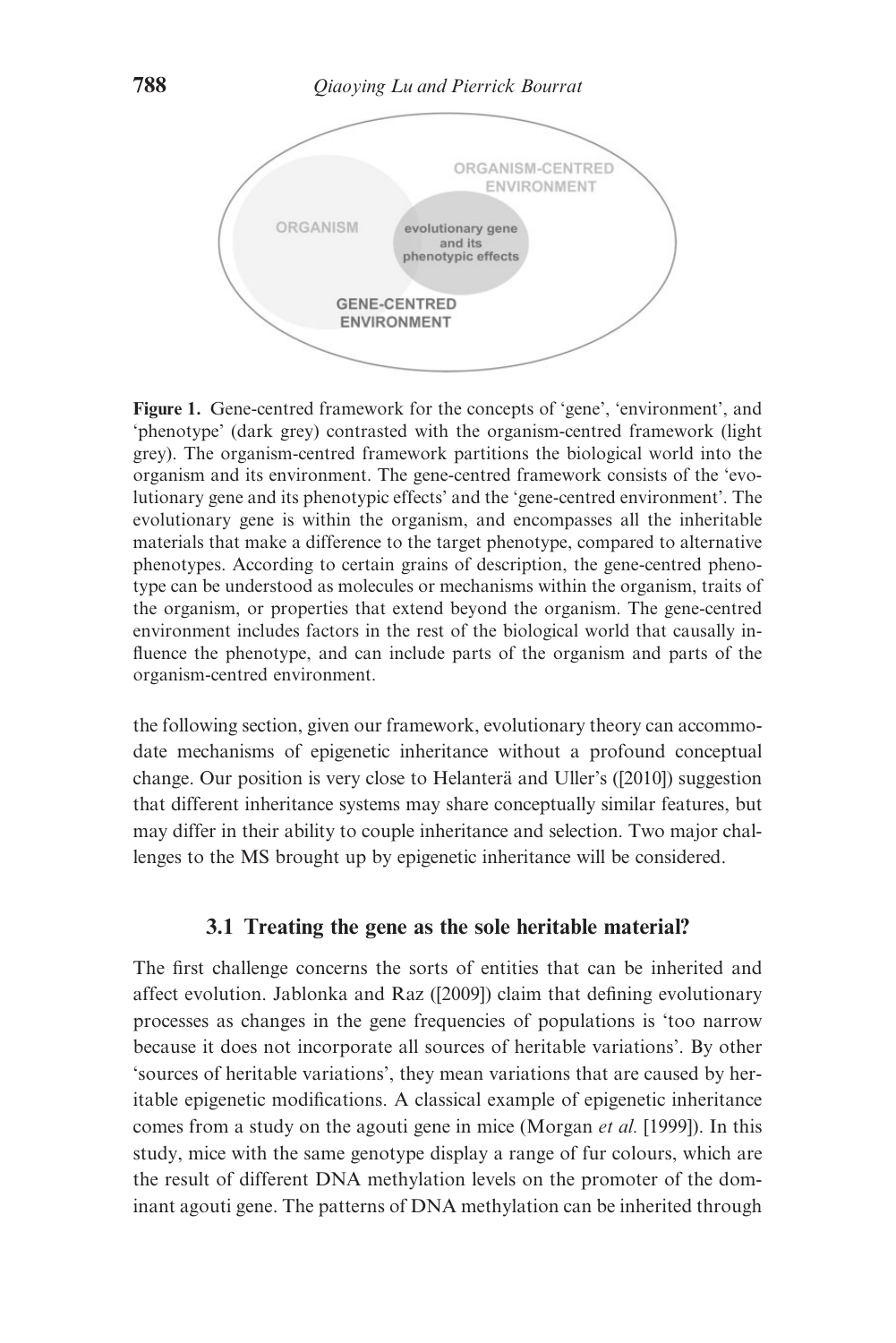generations and cause heritable variations. Epigenetic factors such as selfsustaining loops, chromatin modifications, and three-dimensional structures in the cell can also be transmitted over multiple generations ([Jablonka and](#page-23-0) [Lamb \[1995\]](#page-23-0)). For example, the ciliary protozoan *Paramecium* uses the organization of the cilia in the parental cells' membrane as a template to form its own cilia, without changing the DNA sequences ([Beisson and Sonneborn](#page-21-0) [\[1965\]\)](#page-21-0). Studies on various species suggest that epigenetic inheritance is likely to be 'ubiquitous' [\(Jablonka and Raz \[2009\]](#page-23-0), p. 138).

Another classical example of non-DNA-based variation comes from parental effects. A parental effect is a phenotypic correlation between the individual and its parent(s) that is neither caused by the parental (DNA-based) genes nor by the direct environment of the individual (organism-centred environment) ([Wade \[1998\],](#page-25-0) p. 5). For example, in rats, the quality of a mother's care behaviour (licking and grooming) towards her pups causes the development of different traits in the pups [\(Youngson and Whitelaw \[2008\]\)](#page-25-0). A stressed mother not lick and groom her pups with the same frequency, causing a decreased level of serotonin (a neurotransmitter associated with nerve impulses) to be produced in the pup's brain. This decreased serotonin increases the DNA-methylation pattern on the glucocorticoid receptor gene, leading to high levels of stress-reactivity behaviour in the offspring. The result is that stressed mothers produce stressed daughters, who go on to become stressed mothers themselves. In this example, the behaviour of the mother is reproduced in later generations by means that are not DNA-based, but instead via the reconstruction during development of a complex network of interactions that include DNA-methylation patterns. These and similar examples strongly indicate that nuclear DNA cannot be the sole heritable material influencing the production of phenotypic variations. This has led some authors to argue for a pluralistic view of heredity [\(Bonduriansky \[2012\]](#page-21-0); [Jablonka and Lamb](#page-23-0) [\[2014](#page-23-0)]) or an inclusive inheritance ([Laland](#page-23-0) *et al.* [2015]).

Contrary to what is stated in SET—namely, that 'inheritance occurs through DNA' [\(Laland](#page-23-0) *et al.* [2014])—we have argued that evolutionary theory does not have to commit to DNA as the sole material support for the genes. If a methylation pattern is faithfully inherited—as in the case of the agouti gene in mice—then this epiallele can certainly be considered to be a materialized evolutionary gene.<sup>12</sup> The ciliary pattern that is inherited, and the

 $12$  The transmission of epialleles is often less persistent when compared to DNA transmission because the former is more easily subject to change ([Jablonka and Raz \[2009\]\)](#page-23-0). The instability feature might be a reason to question the effect epigenetic inheritance has on evolution compared to DNA transmission. However, in principle, this should not lead us to reject epialleles as proper materialized evolutionary genes since evolution represents minimally a phenotypic change at the population level after one generation. A recent study on Arabidopsis thaliana shows that epimutation rates might be low enough to sustain new epialleles, but long enough for selection responses ([Van der Graaf](#page-25-0) et al. [2015]).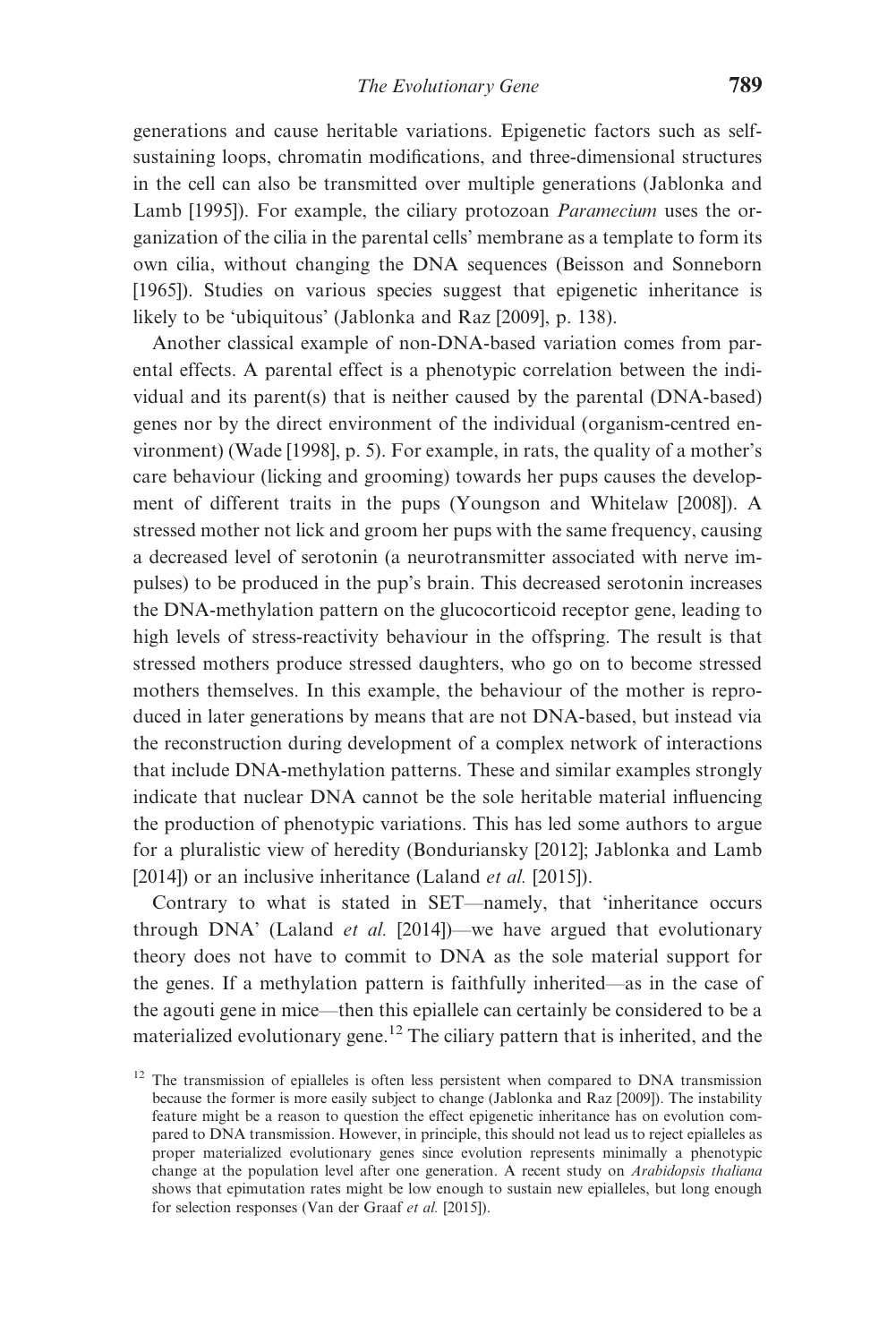templates for the organization of the cilia in the next generation, can also be regarded as an evolutionary gene. As for the stressed mother rat example, if the stressed behaviour recurs in successive generations and can be traced back to the mother's transmissible internal difference makers,  $^{13}$  there is no good reason to deny that these difference makers are evolutionary genes. To summarize, an evolutionary gene can also refer to epialleles such as RNA molecules, DNA methylation patterns, and other internal factors of the organism. We thus claim that there is no fundamental quarrel between a pluralistic view of heredity and gene-centric evolutionary theory. This is a conclusion that we believe both the EES proponents and their opponents should consider.

# 3.2 Epigenetics and phenotypic plasticity

The second challenge concerning epigenetic inheritance relates to phenotypic plasticity. Phenotypic plasticity is understood as the capacity of a single genotype to give rise to different phenotypes according to different environmental conditions (organism-centred environment). The change of a given environmental inducer (organism-centred environment) might cause a change in the trait through some epigenetic modifications. Suppose that the new epigenetic modifications can be passed on to the next generation, with the same effects in the offspring. This new variation is thus maintained by epigenetic inheritance. In such cases, if this alternative, new phenotype has a different adaptive value in the population, then evolution by natural selection can occur without a change in DNA sequences. If such cases are possible, then this has two immediate consequences that challenge the SET. First, besides (DNA-based) genetic mutations, there are non-genetic mutations (in this restricted sense of 'genetic'). Second, since the variation is environmentally induced, it is non-randomly generated.

Considering the first consequence, the response is immediate: the concept of mutation can be extended to non-DNA mutation. The heritable epigenetic modification (the epiallele) is an instance of our notion of materialized evolutionary gene, and hence an epimutation can be counted as a genetic mutation (where 'genetic' here is understood in the evolutionary gene sense).

Before going further, it is important to note that not all non-DNA changes can be counted as epimutation. Take the case of a particular DNA-methylation pattern as an example. Following Haig's ([\[2012\]](#page-22-0)) reasoning, if the methylation pattern changes back and forth, in response to the changes in the environmental

<sup>&</sup>lt;sup>13</sup> Two conditions are required for a property to be a 'transmissible internal difference maker', or an evolutionary gene. To take the stressed mother rat as an example, a given methylation pattern is considered as an internal difference maker only if (1) given that the methylation pattern is present in the parent(s), then it should be found in the offspring, and (2) had the pattern not been present in the parent(s), then it should not have been found in the offspring.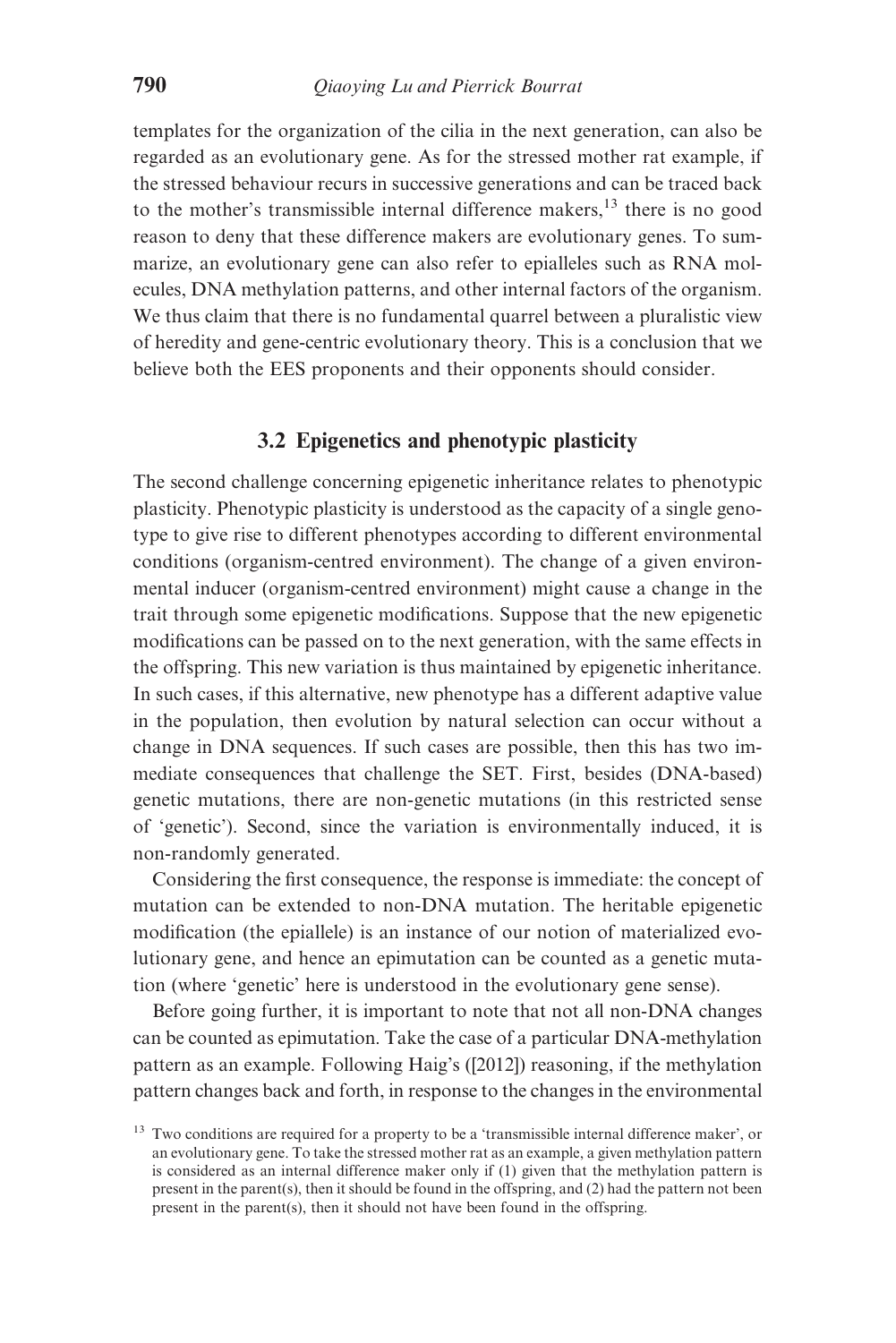inducer, then this switching ability should be regarded as a reaction norm and part of a phenotype of some other evolutionary genes. Thus, the same DNAmethylation pattern might be considered to be an evolutionary gene if it is heritable, or part of a phenotype in a changing environment when the pattern changes accordingly. This may seem arbitrary, but it is not a problem for the gene-centred framework we propose: 'genes' and 'environments' are concepts that do not need specific physical structures.

As we mentioned in Section 2 when defining the gene-centred phenotype, the physical boundary of genotype and phenotype cannot be clearly defined, either. That said, the genotype–phenotype distinction is also conceptual, and thus can accommodate cases in which the same material entities appear to be both genes and phenotypes, depending on one's point of view. The case of prions illustrates this point: First, the determinants of the phenotypic difference and their effects in prions can be distinguished in functional terms, even if they are located on one and the same entity (the protein). Second, under a fine-grained description, the genotype of a given prion could potentially be identified as the information contained in the shape of the protein, while its phenotype would be identified as all the effects of this information, including on the rate of conversion of other proteins into this particular shape.14

Let us move now to the second consequence, namely, that environmentally induced variation might be non-random or directed.<sup>15</sup> A special case of this phenomenon occurs when a heritable, environmentally induced phenotype is favoured by the selective environment, and is thus adaptive. For example, a recent study has demonstrated that mice acquire the fear of a sweet smell when researchers gave the mice a mild footshock every time the smell was present ([Dias and Ressler \[2014\]\)](#page-21-0). The fear is associated with a decreased level of methylation on a particular DNA sequence (the Olfr151 gene), and the epigenetic pattern is transmitted stably, causing the descendants to also fear that

Considering the concept of 'evolutionary genes' in terms of information, as we do here, renders it quite general so that (too) many entities are considered as evolutionary genes. For instance, under our account, the information transmitted through symbols and social learning might be considered to count as evolutionary genes. As pointed out in the literature on cultural evolution, there are many disanalogies between cultural and biological evolution, such as with respect to the modes of transmission of information; see, for instance, (Claidiere and André [[2012\]](#page-21-0)). For that reason, the package of concepts (including the concept of the gene) used in evolutionary theory might be much less fruitful when considering cultural evolution. But it does not follow from this that our concept of the gene (or its cultural analogue) is inapplicable to cultural

<sup>&</sup>lt;sup>15</sup> Merlin ([[2010\]](#page-24-0), p. 13) defines non-random mutation for the MS as when it is 'specifically produced in an (exclusively) advantageous manner in response to a given environmental challenge'. Here, 'in an advantageous manner' roughly means adaptive. In formal evolutionary models, non-random or directed mutation usually refers to the same variation either relatively more probable or less probable (than other variations in the same environment) when it is relatively more beneficial (than other variations in the same environment) when considered in different environments [\(Pocheville and Danchin \[forthcoming\]\)](#page-24-0). We use the later meaning here to be consistent with Godfrey-Smith's account, which we will introduce shortly.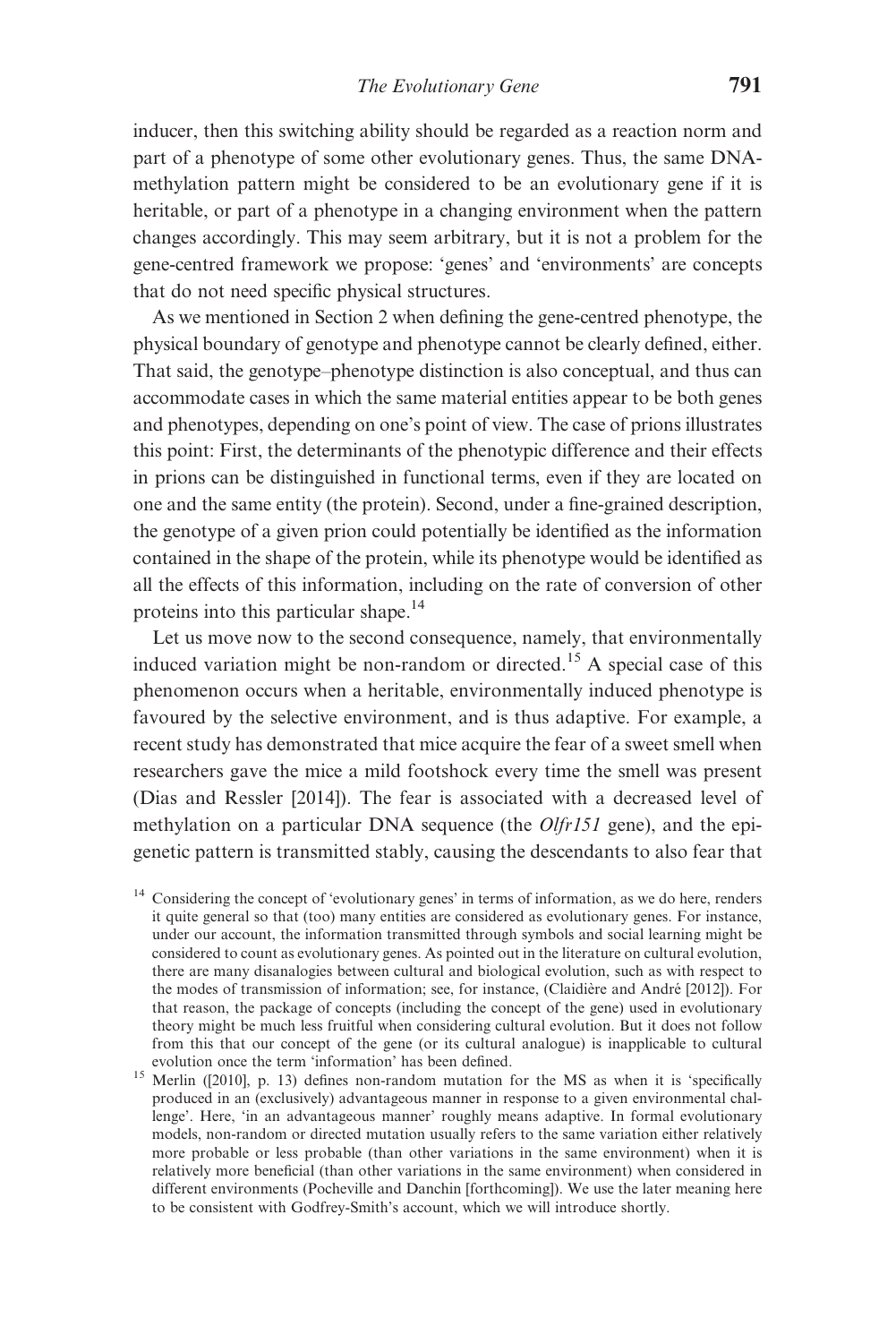odour. In this example, the epimutation is non-random or directed, and this that leads to an adaptive phenotype. The selection process that results in the fixation of certain epimutations is called epigenetic assimilation [\(Esteller](#page-22-0) [\[2008\],](#page-22-0) p. 248; [Jablonka and Raz \[2009\]](#page-23-0), p. 161). Jablonka and colleagues also provide further examples of non-random epimutation and call for a revival of soft inheritance [\(Jablonka and Lamb \[2008\]\)](#page-23-0) or 'Lamarckian inheritance' [\(Jablonka and Lamb \[1995\]](#page-23-0); [Gissis and Jablonka \[2011\]](#page-22-0)). Others disagree with the Lamarckian claim; see, for example, [\(Haig \[2007\]\)](#page-22-0). Nevertheless, the question we are interested in is whether the existence of non-random epimutations (and adaptively phenotypic response as a special case) represents an insurmountable challenge to current evolutionary theory. We think it does not.

We follow here Godfrey-Smith ([[2007\]](#page-22-0), p. 493): 'Darwinian evolution can occur on variation that is directional, even adaptively "directed". In these cases, natural selection may have less explanatory importance than it has when variation is random, but it can still exist<sup> $16$ </sup> To see this point, imagine a large population of two asexual types reproducing in discrete generations. Suppose that there are no evolutionary forces other than mutation and natural selection. Now consider the following scenarios: In the first case, the mutations are random or undirected, thus the mutations do not, on average, make any difference in the frequencies of the types. So changes in gene frequencies from one generation to the next will be explained solely by natural selection. In the second case, suppose that the mutations are directed—that is, one type when compared to the other has a higher chance to appear. In such a case, the resulting change in the gene frequencies will be explained by non-random or directed mutation, as well as natural selection. Compare the two cases, we can see that the presence of the effects by non-random or directed mutation on the evolutionary trajectory of a population is to undermine the effects of natural selection on this trajectory.

The MS and the SET give a lot of weight to random (DNA-based) genetic mutations [\(Futuyma \[2006\],](#page-22-0) p. 12; [Merlin \[2010\]](#page-24-0)), and we expect most MS advocates would not accept non-random mutation as a common mechanism generating heritable variations. Thus it is reasonable for Jablonka and others to claim that epigenetic results challenge the MS [\(Jablonka and Lamb \[2014\]](#page-23-0); [Laland](#page-23-0) et al. [\[2015\]\)](#page-23-0). However, formal models in current evolutionary theory that lay claim to the MS are more flexible; they can incorporate into evolution other factors ([Arnold \[2014\]](#page-20-0)), including non-random mutation. That said, the fact that formal models can incorporate non-random mutation in itself does not permit to assess the amount of conceptual change required in evolutionary theory.

<sup>&</sup>lt;sup>16</sup> See also ([Bourrat \[2014\],](#page-21-0) Chapter 2).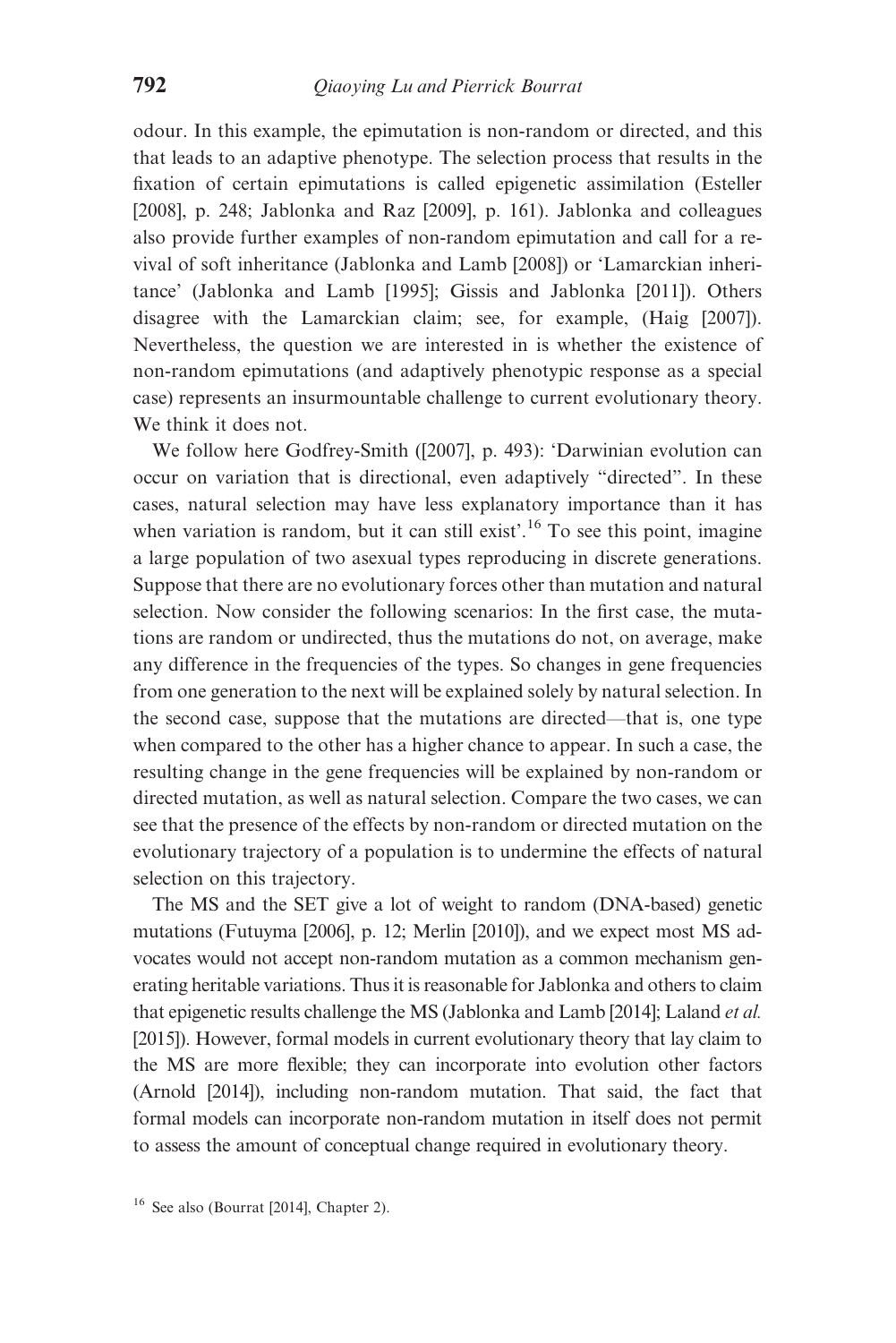There is a more profound consequence for evolutionary theory that stems from the challenge of epigenetic inheritance, related to phenotypic plasticity. Phenotypic plasticity—a phenomenon that uniquely arises from development combined with epigenetic inheritance, may lead to the inheritance of variation generated during developmental processes. Such a mechanism reinforces the idea, proposed by ecologists and evolutionary developmental biologists, that natural selection is sometimes 'guided along specific routes opened up by the processes of development' [\(Laland](#page-23-0) et al. [2014]). It thus makes Mayr's distinction between developmental (proximate) and evolutionary (ultimate) causes less clear-cut than it was once thought to be [\(Uller \[2008\];](#page-25-0) [Danchin and Pocheville \[2014\];](#page-21-0) [Scholl and](#page-24-0) [Pigliucci \[2014\]\)](#page-24-0). Moreover, epigenetic inheritance may pave the way for (DNAbased) genetic accommodation. The notion of genetic accommodation has been elaborated by West-Eberhard ( $[2003]$ ).<sup>17</sup> When a novel or recurrent environmental change constantly induces an adaptive phenotypic response via phenotypic plasticity, genetic changes that facilitate the production of that phenotype may be selected. In this process, epigenetic inheritance becomes a mediator between phenotypic plasticity and genetic accommodation (or DNA accommodation),  $^{18}$ and thus a mediator between development and evolution.

Our view on this profound consequence is two-fold. On the one hand, we think that the controversy surrounding the relation between evolution and development is partially caused by the ambiguous use of terms. Suppose, first, that one understands genes solely as DNA pieces and the environment as the 'organism-centred environment'. Then many developmental factors within the physical boundaries of organisms that might affect evolution will be excluded from the analysis. Suppose now that the evolutionary gene is understood in the way that includes any heritable difference makers, not only DNA pieces, and the environment is defined relative to this gene. Then, the developmental factors neglected in the previous case will no longer be so; instead, they will be considered to be either genes or part of the environment. Clarifying the distinction between organism-centred and gene-centred environments may open up some theoretical space for thinking more about developmental factors.

On the other hand, we fully embrace the idea of calling for an integration of development with evolution, as proposed by EES advocates. The emphasis on development has already been made by gene-centric evolutionary developmental biologists, who have suggested that modifications in

<sup>&</sup>lt;sup>17</sup> According to West-Eberhard, genetic accommodation refers to (DNA-based) genetic frequency change manifested in stabilization of adaptive phenotype, and/or the amelioration of the negative side effects of the phenotype, or stabilization of adaptive phenotypic plasticity. The first process is called 'genetic assimilation' by Waddington ([\[1953\]](#page-25-0)), though his example is about stabilization of non-adaptive phenotypic variation ([Pigliucci](#page-24-0) et al. [2006]); see also [\(Jablonka](#page-22-0) [\[2006\]](#page-22-0)). <sup>18</sup> Specific models have been built to represent the process of genetic accommodation through

epigenetic inheritance. For details, see ([Pocheville and Danchin \[forthcoming\]\)](#page-24-0).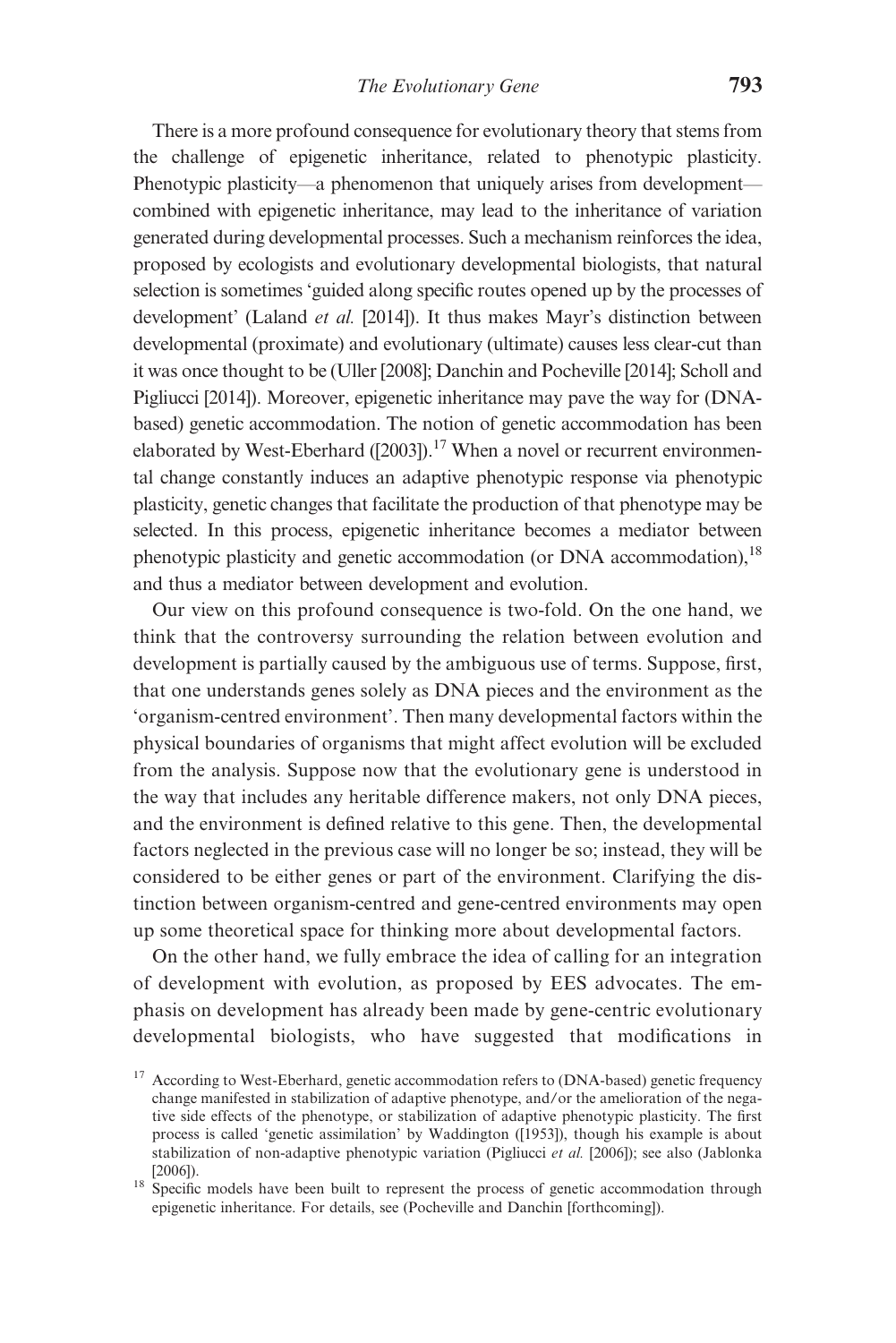developmental processes can lead to the production of novel features and thus the process of development itself biases evolution [\(Raff \[2000\]\)](#page-24-0). Without denying that gene-centric evolutionary theory can at least incorporate some aspects of development, both evolutionary developmental biologists and EES proponents claim that a complete understanding of evolution requires a substantial integration of development and evolution ([Laland](#page-23-0) et al. [\[2015\]\)](#page-23-0). We believe that the alternative ecological-developmental perspective put forward by EES proponents might be a promising approach, bringing new perspectives that a gene-centric view cannot. But it does not necessarily follow from this that the alternative approach represents a revolution in current gene-centric evolutionary theory. As Sterelny ([\[2000\]](#page-24-0), p. S371) notes, 'no very revolutionary shift is needed to incorporate developmental insights into an evolutionary perspective'. Even if a revolution was required for current evolutionary theory to incorporate development, it would not be to accommodate epigenetic inheritance. Epigenetic inheritance only adds a new twist to the idea that an adequate understanding of evolutionary dynamics requires taking development out of its 'black box'.

#### 4 Conclusion

We have argued that the challenges posed by the existence of epigenetic inheritance to evolutionary theory is partly caused by the ambiguous use of the words 'gene', 'phenotype', and 'environment'. Our analysis from a formal evolutionary perspective reveals that the evolutionary gene can include molecular genes as well as epigenes. Some work in quantitative genetics has singled out transmitted factors besides DNA alleles, such as parts of the (organism-centred) environment referred to as 'maternal effects' ([Kirkpatrick and Lande \[1989\]](#page-23-0); [Mousseau and Fox \[1998\]\)](#page-24-0), 'non-genetic components' ([Day and Bonduriansky \[2011\]\)](#page-21-0), or 'epigenetic variance' (Tal [et al.](#page-25-0) [\[2010\]\)](#page-25-0). The separation of epigenetic and (DNA-based) genetic factors represents a different use of the terms 'gene' and 'environment' from the genecentred framework we provide. Characterized by their effects on the phenotype, the DNA alleles and epialleles in these studies are both instances of our notion of materialized evolutionary genes. The difference of note between them concerns the different mechanisms by which these effects are transmitted (which will often involved different rates of (epi)mutation). This distinction represents an alternative way to characterize the evolutionary process, and it is fully compatible with the concept of evolutionary gene we have proposed.

Even if the term 'gene' comes to be used to refer to the molecular gene exclusively, and theorists employ another term (such as 'replicator') when referring to our concept of evolutionary gene, the conceptual analysis we provide will still be valuable insofar as it highlights two things: First,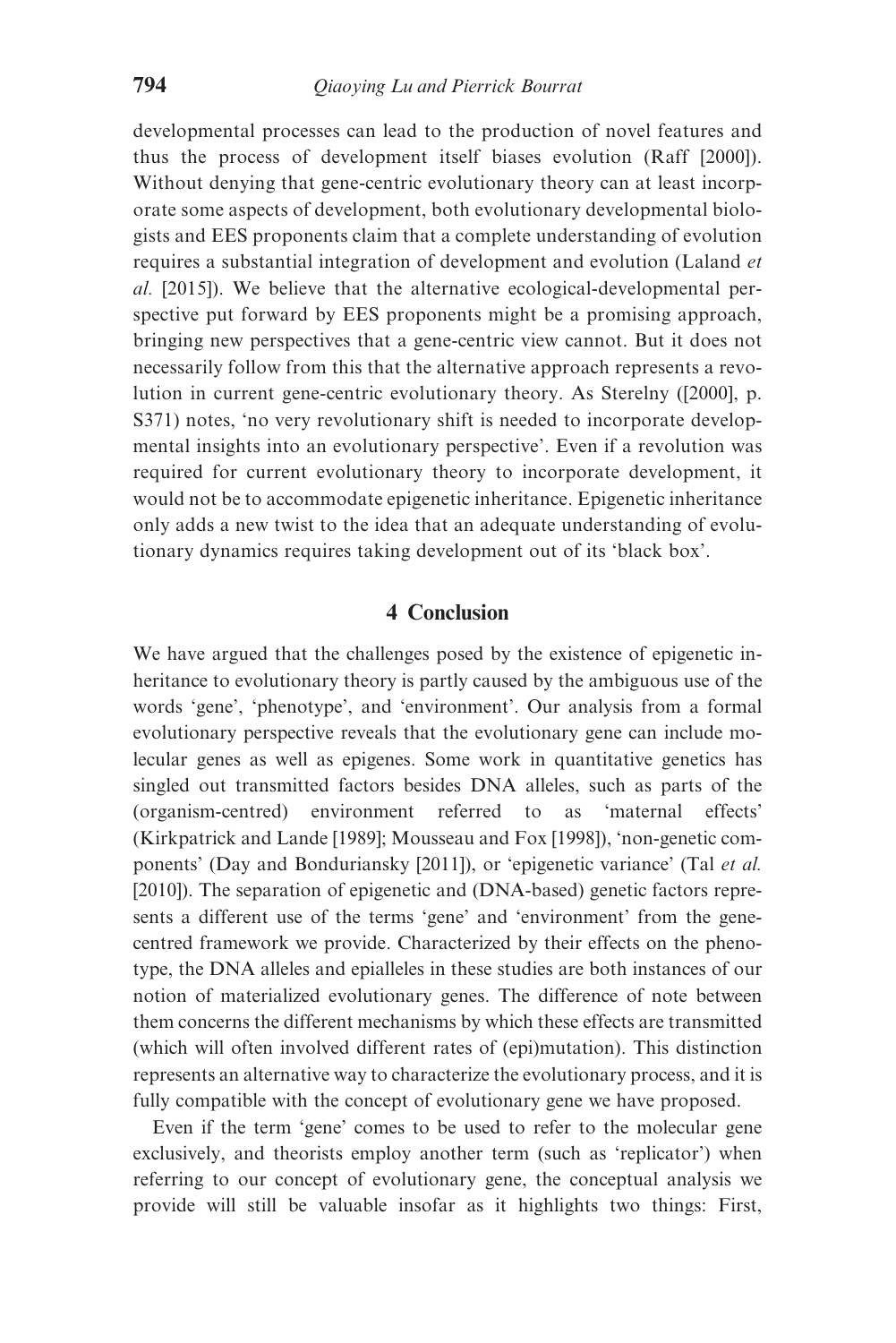<span id="page-20-0"></span>researchers should define the concepts they use and carefully interpret works from different fields; this is crucial for productive interdisciplinary discussion.<sup>19</sup> Second, the discovery of DNA as the material basis for genetic information, understood in the evolutionary sense, does not mean that it is the only basis for it. Hence, we are confident that current evolutionary theory is resilient and adaptive enough to incorporate new hereditary materials without requiring profound conceptual changes.

# Acknowledgements

We are thankful to Paul Griffiths, Kate Lynch, Arnaud Pocheville, Isobel Ronai, and Karola Stotz for comments on an earlier version of this article and discussions on the topic. We are especially grateful to Isobel Ronai and Arnaud Pocheville who proofread the article. Pierrick Bourrat's research was supported by the Australian Research Council's Discovery Projects funding scheme (project DP150102875). Qiaoying Lu's research was supported by a grant from the Ministry of Education of China (13JDZ004) and by the 'Three Big Constructions' funds of Sun Yat-sen University.

> Qiaoying Lu Department of Philosophy Sun Yat-sen University China uqiaoy@mail2.sysu.edu.cn

Pierrick Bourrat Department of Philosophy Macquarie University Sydney Australia and Department of Philosophy, HPS Unit, and the Charles Perkins Centre The University of Sydney Sydney, Australia p.bourrat@gmail.com

#### References

- Arnold, S. J. [2014]: 'Phenotypic Evolution: The Ongoing Synthesis', The American Naturalist, 183, pp. 729–46.
- Ayala, F. J., Fitch, W. M. and Clegg, M. T. [2000]: 'Variation and Evolution in Plants and Microorganisms: Toward a New Synthesis 50 Years after Stebbins', Proceedings of the National Academy of Sciences, 97, pp. 6941–4.

<sup>&</sup>lt;sup>19</sup> For a recent application of our work within the context of the missing heritability problem, see ([Bourrat and Lu \[forthcoming\]](#page-21-0)).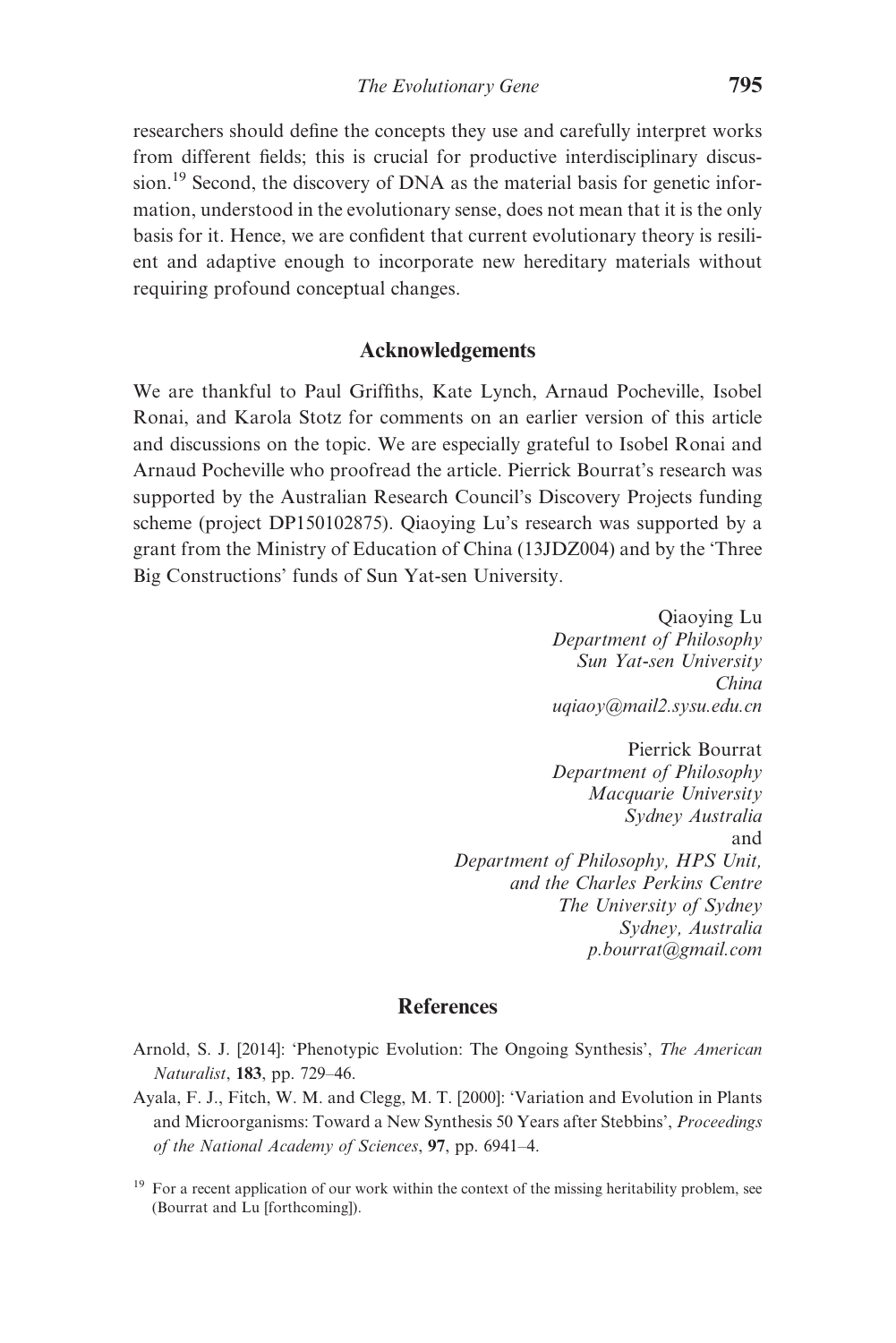- <span id="page-21-0"></span>Badyaev, A. V. and Uller, T. [2009]: 'Parental Effects in Ecology and Evolution: Mechanisms, Processes, and Implications', Philosophical Transactions of the Royal Society of London Series B, 364, pp. 1169-77.
- Beisson, J. and Sonneborn, T. [1965]: 'Cytoplasmic Inheritance of the Organization of the Cell Cortex in Paramecium aurelia', Proceedings of the National Academy of Sciences United States of America, 53, pp. 275–82.
- Bonduriansky, R. [2012]: 'Rethinking Heredity, Again', Trends in Ecology and Evolution, 27, pp. 330–6.
- Bouchard, F. and Huneman, P. [2013]: From Groups to Individuals: Evolution and Emerging Individuality, Cambridge, MA: MIT Press.
- Bourrat, P. [2014]: 'Reconceptualising Evolution by Natural Selection', Ph.D Thesis, University of Sydney.
- Bourrat, P. [2015]: 'How to Read "Heritability" in the Recipe Approach to Natural Selection', *British Journal for the Philosophy of Science*, 66, pp. 883–903.
- Bourrat, P. and Lu, Q. [forthcoming]: 'Dissolving the Missing Heritability Problem', Philosophy of Science.
- Brandon, R. N. [1990]: *Adaptation and Environment*, Cambridge: Cambridge University Press.
- Claidière, N. and André, J. B. [2012]: 'The Transmission of Genes and Culture: A Questionable Analogy', Evolutionary Biology, 39, pp. 12–24.
- Correns, C. [1900]: 'G. Mendel's Regel über das Verhalten der Nachkommenschaft der Rassenbastarde', Berichte der Deutschen Botanischen Gesellschaft, 8, pp. 156–68.
- Costa, F. F. [2008]: 'Non-coding RNAs, Epigenetics, and Complexity', Gene, 410, pp. 9–17.
- Danchin, E. and Pocheville, A. [2014]: 'Inheritance Is Where Physiology Meets Evolution', The Journal of Physiology, 592, pp. 2307-17.
- Darwin, C. [1859]: *The Origin of Species*, London: John Murray.
- Dawkins, R. [1976]: The Selfish Gene, Oxford: Oxford University Press.
- Dawkins, R. [1982]: The Extended Phenotype, Oxford: Oxford University Press.
- Dawkins, R. [2004]: 'Extended Phenotype—But Not Too Extended: A Reply to Laland, Turner, and Jablonka', Biology and Philosophy, 19, pp. 377–96.
- Daxinger, L. and Whitelaw, E. [2012]: 'Understanding Transgenerational Epigenetic Inheritance via the Gametes in Mammals', Nature Reviews Genetics, 13, pp. 153–62.
- Day, T. and Bonduriansky, R. [2011]: 'A Unified Approach to the Evolutionary Consequences of Genetic and Nongenetic Inheritance', The American Naturalist, 178, pp. E18–36.
- Depew, D. J. and Weber, B. H. [1995]: Darwinism Evolving: Systems Dynamics and the Genealogy of Natural Selection, Cambridge, MA: MIT Press.
- Dias, B. G. and Ressler, K. J. [2014]: 'Parental Olfactory Experience Influences Behavior and Neural Structure in Subsequent Generations', Nature Neuroscience, 17, pp. 89–96.
- Downes, S. M. [2009]: 'Heritability', in E. Zalta (ed.), Stanford Encyclopedia of  $Philosophv$ , available at  $\lt$ plato.stanford.edu/archives/spr2014/entries/heredity/ $\gt$ .
- Endler, J. A. [1986]: Natural Selection in the Wild, Princeton: Princeton University Press.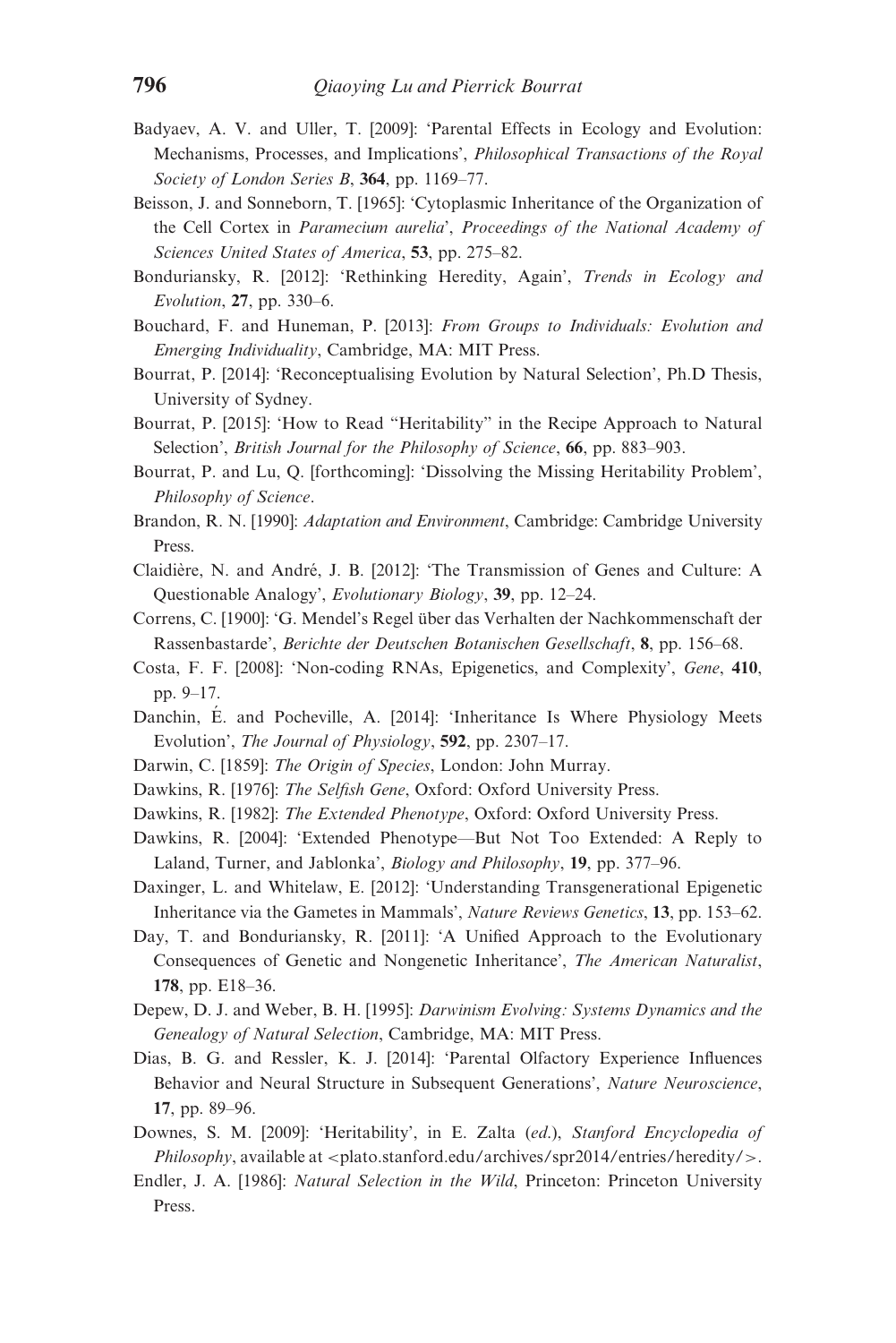<span id="page-22-0"></span>Esteller, M. [2008]: Epigenetics in Biology and Medicine, Boca Raton: CRC Press.

- Falconer, D. S. and Mackay, T. F. C. [1996]: Introduction to Quantitative Genetics, Harlow, UK: Pearson.
- Falk, R. [1986]: 'What Is a Gene?', Studies in History and Philosophy of Science, 17, pp. 133–73.
- Feil, R. and Fraga, M. F. [2012]: 'Epigenetics and the Environment: Emerging Patterns and Implications', Nature Reviews Genetics, 13, pp. 97–109.
- Fogle, T. [2000]: 'The Dissolution of Protein Coding Genes in Molecular Biology', in P. J. Beurton, R. Falk and H. Rheinberger (eds), The Concept of the Gene in Development and Evolution: Historical and Epistemological Perspectives, Cambridge: Cambridge University Press, pp. 3–25.
- Futuyma, D. J. [2006]: Evolutionary Biology, Sunderland, MA: Sinauer Associates.
- Gissis, S. and Jablonka, E. [2011]: Transformations of Lamarckism: From Subtle Fluids to Molecular Biology, Cambridge, MA: MIT Press.
- Godfrey-Smith, P. [2007]: 'Conditions for Evolution by Natural Selection', The Journal of Philosophy,  $104$ , pp. 489–516.
- Godfrey-Smith, P. [2009]: Darwinian Populations and Natural Selection, Oxford: Oxford University Press.
- Goodman, C. S. and Coughlin, B. C. [2000]: 'The Evolution of Evo-Devo Biology', Proceedings of the National Academy of Sciences United States of America, 97, pp. 4424–5.
- Gould, S. J. and Lewontin, R. C. [1979]: 'The Spandrels of San Marco and the Panglossian Paradigm: A Critique of the Adaptationist Programme', Proceedings of the Royal Society of London B, 205, pp. 581–98.
- Grafen, A. [1988]: 'Origin of Mutants Disputed', Nature, 336, pp. 525–6.
- Grafen, A. [1991]: 'Modelling in Behavioural Ecology', in J. R. Krebs and N. B. Davies (eds), Behavioural Ecology: An Evolutionary Approach, Oxford: Blackwell, pp. 5–31.
- Griffiths, P. E. and Neumann-Held, E. M. [1999]: 'The Many Faces of the Gene', BioScience, 49, pp. 656–62.
- Griffiths, P. E. and Stotz, K. [2006]: 'Genes in the Postgenomic Era', Theoretical Medicine and Bioethics, 27, pp. 499–521.
- Griffiths, P. E. and Stotz, K. [2013]: Genetics and Philosophy: An Introduction, Cambridge: Cambridge University Press.
- Haig, D. [2004]: 'The (Dual) Origin of Epigenetics', Cold Spring Harbor Symposia on *Quantitative Biology*,  $69$ , pp.  $67-70$ .
- Haig, D. [2007]: 'Weismann Rules! OK? Epigenetics and the Lamarckian Temptation', Biology and Philosophy, 22, pp. 415–28.
- Haig, D. [2012]: 'The Strategic Gene', Biology and Philosophy, 27, pp. 461–79.
- Helanterä, H. and Uller, T. [2010]: 'The Price Equation and Extended Inheritance', Philosophy and Theory in Biology, 2, e101.
- Hull, D. L. [2010]: Science as a Process: An Evolutionary Account of the Social and Conceptual Development of Science, Chicago, IL: University of Chicago Press.
- Jablonka, E. [2006]: 'Genes as Followers in Evolution: A Post-synthesis Synthesis?', Biology and Philosophy, 21, pp. 143–54.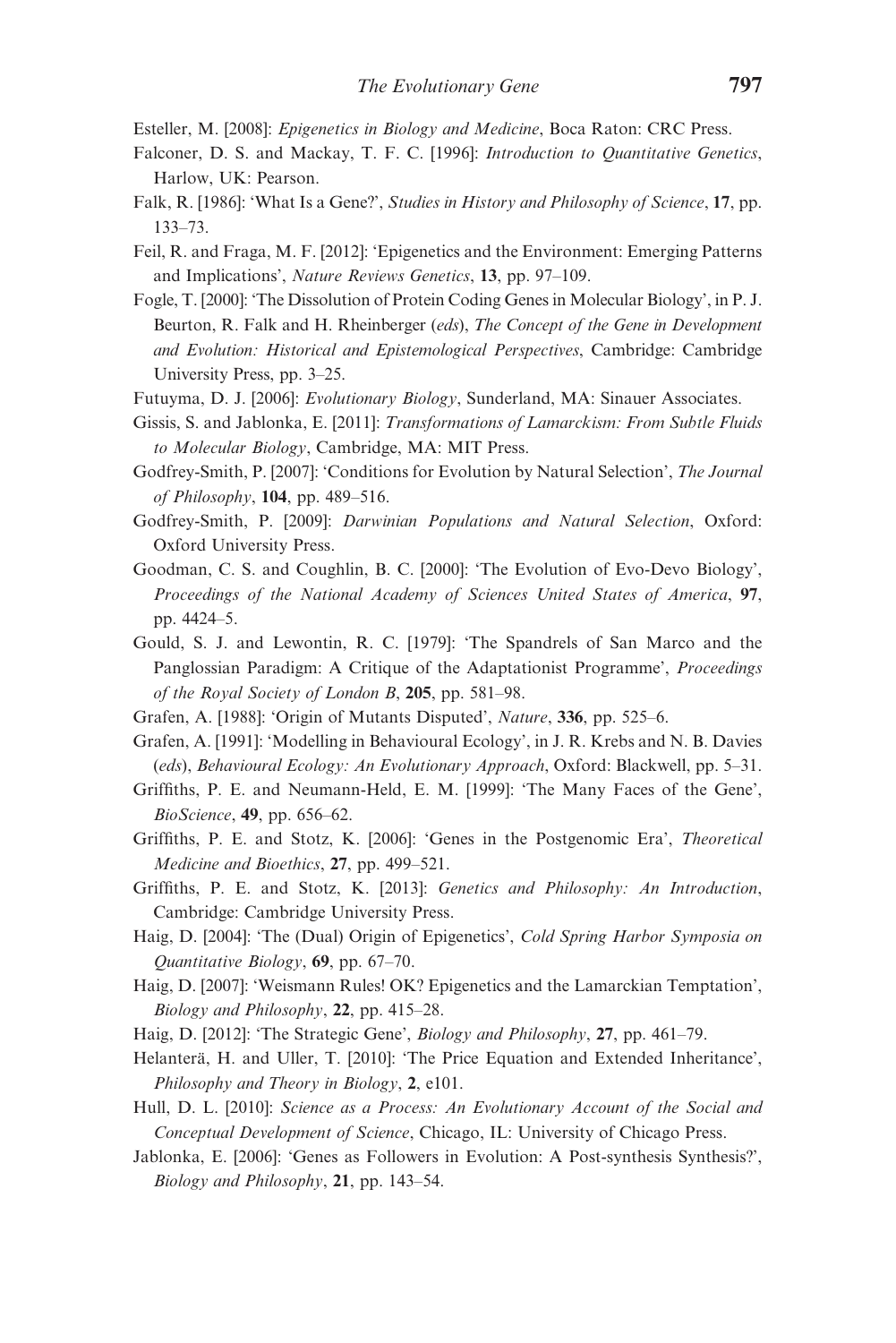- <span id="page-23-0"></span>Jablonka, E. [2012]: 'Epigenetic Variations in Heredity and Evolution', Clinical Pharmacology and Therapeutics, 92, pp. 683–8.
- Jablonka, E. [2013]: 'Epigenetic Inheritance and Plasticity: The Responsive Germline', Progress in Biophysics and Molecular Biology, 111, pp. 99–107.
- Jablonka, E. and Lamb, M. J. [1995]: Epigenetic Inheritance and Evolution the Lamarckian Dimension, Oxford: Oxford University Press.
- Jablonka, E. and Raz, G. [2009]: 'Transgenerational Epigenetic Inheritance Prevalence, Mechanisms, and Implications for the Study of Heredity and Evolution', The Quarterly Review of Biology, 84, pp. 131–76.
- Jablonka, E. and Lamb, M. J. [2002]: 'The Changing Concept of Epigenetics', Annals of the New York Academy of Sciences, 981, pp. 82-96.
- Jablonka, E. and Lamb, M. J. [2007]: 'The Expanded Evolutionary Synthesis: A Response to Godfrey-Smith, Haig, and West-Eberhard', Biology and Philosophy, 22, pp. 453–72.
- Jablonka, E. and Lamb, M. J. [2008]: 'Soft Inheritance: Challenging the Modern Synthesis', Genetics and Molecular Biology, 31, pp. 389–95.
- Jablonka, E. and Lamb, M. J. [2014]: Evolution in Four Dimensions: Genetic, Epigenetic, Behavioral, and Symbolic Variation in the History of Life, Cambridge, MA: MIT Press.
- Johannsen, W. [2014]: 'The Genotype Conception of Heredity', International Journal of  $Epidemiology, 43, pp. 989-1000.$
- Kirkpatrick, M. and Lande, R. [1989]: 'The Evolution of Maternal Characters', Evolution, 43, pp. 485–503.
- Laland, K. [2004]: 'Extending the Extended Phenotype', *Biology and Philosophy*, 19, pp. 313–25.
- Laland, K., Uller, T., Feldman, M., Sterelny, K., Müller, G. B., Moczek, A., Jablonka, E. and Odling-Smee, J. [2014]: 'Does Evolutionary Theory Need a Rethink? Yes, Urgently', Nature, 514, pp. 161–4.
- Laland, K., Uller, T., Feldman, M., Sterelny, K., Müller, G. B., Moczek, A., Jablonka, E. and Odling-Smee, J. [2015]: 'The Extended Evolutionary Synthesis: Its Structure, Assumptions, and Predictions', Proceedings of the Royal Society B, 282, doi: 10.1098/rspb.2015.1019.
- Lamm, E. and Jablonka, E. [2008]: 'The Nurture of Nature: Hereditary Plasticity in Evolution', Philosophical Psychology, 21, pp. 305–19.
- Lewontin, R. C. [1970]: 'The Units of Selection', Annual Review of Ecology and Systematics, 1, pp. 1–18.
- Lewontin, R. C. [2006]: 'The Analysis of Variance and the Analysis of Causes', International Journal of Epidemiology, 35, pp. 520–5.
- Lewontin, R. C. [2011]: 'The Genotype/Phenotype Distinction', in E. Zalta (ed.), Stanford Encyclopeadia of Philosophy, available at <plato.stanford.edu/archives/ sum2011/entries/genotype-phenotype/>.
- Lynch, K. E. and Bourrat, P. [2017]: 'Interpreting Heritability Causally', Philosophy of Science, 84, pp. 14–34.
- Mendel, J. [1866]: 'Versuche über Pflanzenhybriden', Verh Naturf-Ver Brünn, 4, pp. 3– 37.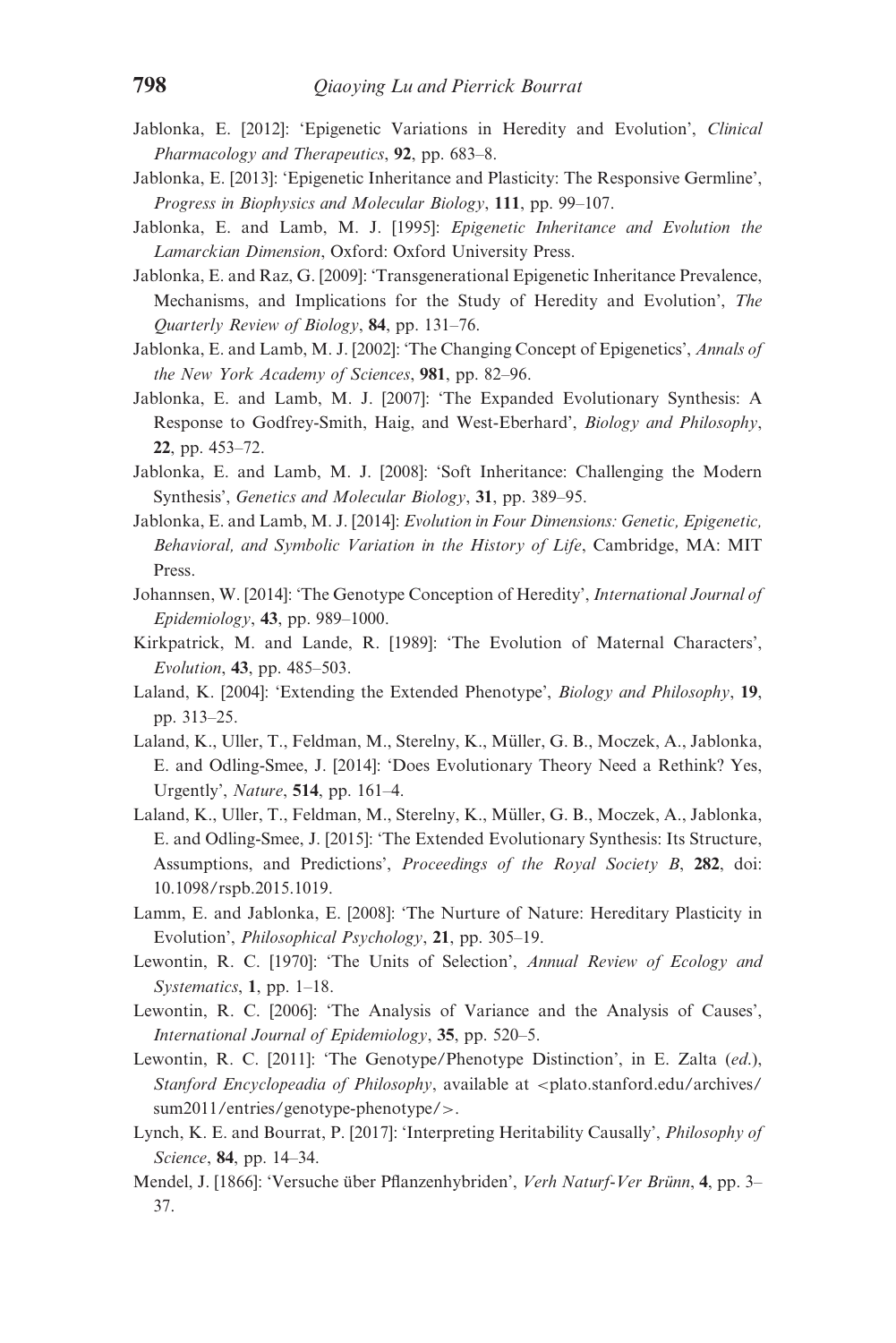- <span id="page-24-0"></span>Merlin, F. [2010]: 'Evolutionary Chance Mutation: A Defense of the Modern Synthesis' Consensus View', Philosophy and Theory in Biology, 2, p. e103.
- Morgan, H. D., Sutherland, H. G., Martin, D. I. and Whitelaw, E. [1999]: 'Epigenetic Inheritance at the Agouti Locus in the Mouse', Nature Genetics, 23, pp. 314–18.
- Morgan, T. H. [1935]: 'The Relation of Genetics to Physiology and Medicine', Scientific Monthly,  $41$ , pp. 5–18.
- Moss, L. [2004]: What Genes Can't Do, Cambridge, MA: MIT Press.
- Mousseau, T. A. and Fox, C. W. [1998]: Maternal Effects as Adaptations, Oxford: Oxford University Press.
- Noble, D., Jablonka, E., Joyner, M. J., Mueller, G. B. and Omholt, S. [2014]: 'Evolution Evolves: Physiology Returns to Centre Stage', The Journal of Physiology, 592, pp. 2237–44.
- Pigliucci, M. [2009]: 'An Extended Synthesis for Evolutionary Biology', Annals of the New York Academy of Sciences, 1168, pp. 218–28.
- Pigliucci, M. and Muller, G. [2010]: Evolution: The Extended Synthesis, Cambridge, MA: MIT Press.
- Pigliucci, M., Murren, C. J. and Schlichting, C. D. [2006]: 'Phenotypic Plasticity and Evolution by Genetic Assimilation', The Journal of Experimental Biology, 209, pp. 2362–7.
- Pocheville, A. [2010]: 'What Niche Construction Is (Not), La Niche Ecologique: Concepts, Modèles, Applications', Ph.D Thesis, Ecole Normale Supérieure.
- Pocheville, A. and Danchin, E. [forthcoming]: 'Genetic Assimilation and the Paradox of Blind Variation', in D. M. Walsh and P. Huneman (eds), Challenging the Modern Synthesis, Oxford: Oxford University Press.
- Rassoulzadegan, M., Grandjean, V., Gounon, P., Vincent, S., Gillot, I. and Cuzin, F. [2006]: 'RNA-Mediated Non-Mendelian Inheritance of an Epigenetic Change in the Mouse', Nature, 441, pp. 469–74.
- Raff, R. A. [2000]: 'Evo-Devo: The Evolution of a New Discipline', Nature Reviews Genetics, 1, pp. 74–9.
- Rechavi, O., Minevich, G. and Hobert, O. [2011]: 'Transgenerational Inheritance of an Acquired Small RNA-Based Antiviral Response in C. elegans', Cell, 147, pp. 1248–56.
- Rice, S. H. [2004]: Evolutionary Theory: Mathematical and Conceptual Foundations, Sunderland, MA: Sinauer Associates.
- Schaffner, K. F. [1969]: 'The Watson–Crick Model and Reductionism', British Journal for the Philosophy of Science, 20, pp. 325–48.
- Scholl, R. and Pigliucci, M. [2014]: 'The Proximate–Ultimate Distinction and Evolutionary Developmental Biology: Causal Irrelevance versus Explanatory Abstraction', Biology and Philosophy, 30, pp. 1–18.
- Stent, G. S. [1977]: 'You Can Take the Ethics out of Altruism But You Can't Take the Altruism out of Ethics', Hastings Center Report, 7, pp. 33–6.
- Sterelny, K. [2000]: 'Development, Evolution, and Adaptation', Philosophy of Science, 67, pp. S369–87.
- Sterelny, K. and Griffiths, P. E. [1999]: Sex and Death: An Introduction to Philosophy of Biology, Chicago, IL: University of Chicago Press.